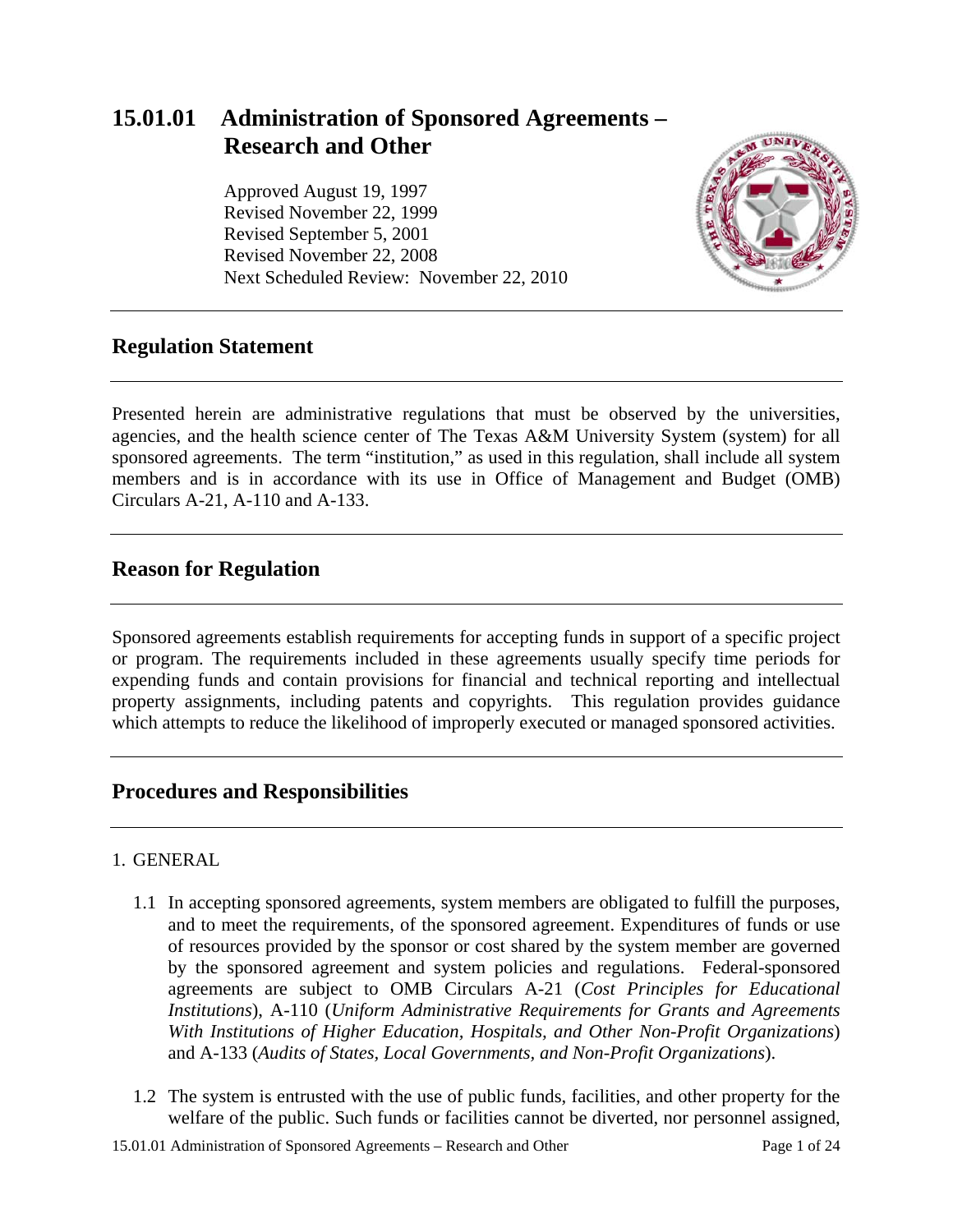to serve the specific interests of a private firm or individual unless the costs for such use of facilities and personnel are reimbursed under the terms of a specific sponsored agreement. Each faculty and staff member who participates in sponsored research or other sponsored agreements is responsible for ensuring that any research or other activity undertaken or recommended for approval is clearly consistent with this regulation.

#### 2. TYPES OF SPONSORED AGREEMENTS

- 2.1 Sponsored agreements are projects and activities that are supported (in whole or in part) with funds, materials, or other resources provided by sources outside the system. Sponsored agreements are included in the major functions of an institution as defined below:
	- (a) Research a systematic study directed toward fuller scientific knowledge or understanding of the subject studied (OMB Circular A-110 (A)(dd)).
	- (b) Instruction expenses for all activities that are part of an institution's instruction program. Expenses for credit and noncredit courses; academic, vocational, and technical instruction; remedial and tutorial instruction; and regular, special, and extension sessions should be included. This term does not include the training of individuals in research techniques (commonly referred to as research training) as described in 2.1(c)(1) Sponsored research. This category includes:
		- (1) Sponsored instruction and training specific instructional or training activities established by grant, contract, or cooperative agreement.
		- (2) Departmental research research development and scholarly activities that are not organized research and, consequently, are not separately budgeted and accounted for. This category excludes expenses for those academic personnel whose primary activity is administration; for example, academic deans.
	- (c) Organized research all expenses for activities specifically organized to produce research, whether commissioned by an agency external to the institution or separately budgeted by an organizational unit within the institution. Subject to these conditions, the category includes expenses for individual and/or project research as well as that of institutes and research centers. This category does not include all sponsored programs nor is it necessarily limited to sponsored research, since internally supported research programs, if separately budgeted, might be included in this category under the circumstances described. Expenses for departmental research that are separately budgeted are included in this category. However, the research category does not include expenses for departmental research that are not separately budgeted. Such expenses are included in the instructional category. This category includes the following:
		- (1) Sponsored research all research and development activities that are externally sponsored by federal and non-federal agencies and organizations. This term includes activities involving the training of individuals in research techniques (commonly called research training) where such activities utilize the same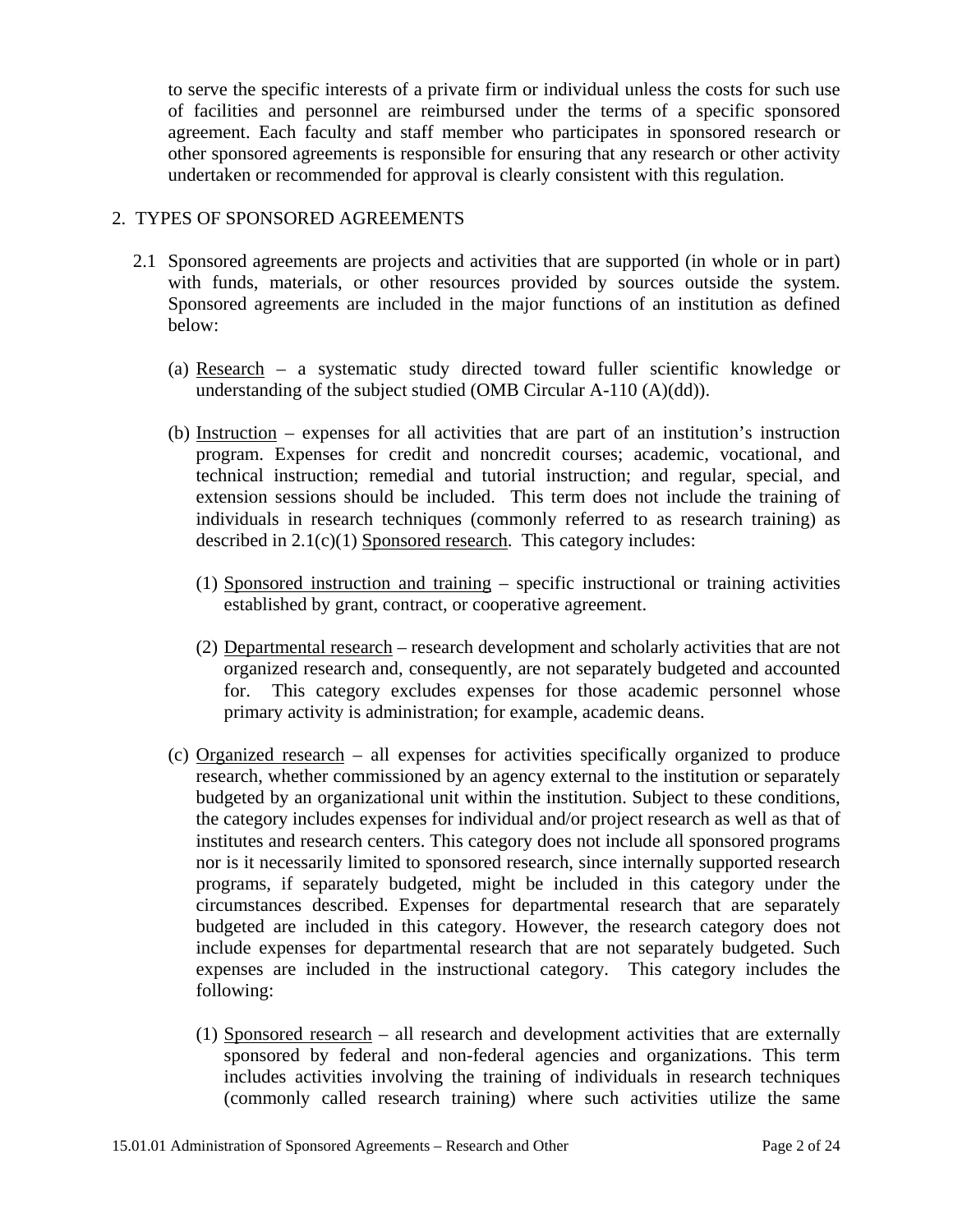facilities as other research and development activities and where such activities are not included in the instruction function.

- (2) University research all research and development activities that are separately budgeted and accounted for by the institution under an internal application of institutional funds.
- (d) Other sponsored activities sponsored programs and projects which involve the performance of work other than instruction and organized research. Examples are health service projects and community service programs.
- (e) Other institutional activities all activities of an institution except: (a) those described above, (b) facilities and administrative (F&A) costs, formerly known as indirect cost activities, and (c) specialized service facilities such as Cyclotron and Proving Grounds. Other institutional activities include operation of residence halls, dining halls, hospitals and clinics, student unions, intercollegiate athletics, bookstores, faculty housing, student apartments, guest houses, chapels, theaters, public museums, and other similar auxiliary enterprises. This definition also includes any other categories of activities, costs of which are unallowable to sponsored agreements, unless otherwise indicated in the agreements.
- 2.2 Definitions of major types of sponsored agreements include the following:
	- (a) Contracts an award by a sponsor to procure goods or services (including research) needed by the sponsor. Contracts awarded by federal agencies are usually subject to the *Federal Acquisition Regulation,* jointly issued by the Department of Defense, GSA, and the National Aeronautics and Space Administration.
		- (1) Cost Reimbursement Contract a contract issued on the basis of an estimate of the cost of performing the work arrived at by negotiation between the sponsor and the contractor. The contract provides for payment to the contractor for costs actually incurred up to a ceiling amount equal to the total estimated cost stated in the contract. The contractor is normally excused from further performance after the contractor's costs reach the ceiling, unless the sponsor increases the ceiling.
		- (2) Cost-Plus-A-Fee Contract a cost-reimbursement contract under which the contractor is paid a fee in addition to costs incurred. The fee may be set as a fixed percentage of the total estimated cost (a cost-plus-fixed-fee contract), or it may vary depending upon specified parameters such as cost, performance or schedule incentives set at the time the contract is negotiated (a cost-plus-incentive-fee contract). While cost-plus-a-fee contracts are valid arrangements, they are not normally used for sponsored agreements of the system.
		- (3) Fixed Price Contract a contract in which the contractor agrees to deliver or to perform the contract work within the period specified at a fixed price agreed upon in advance and payable regardless of the actual costs.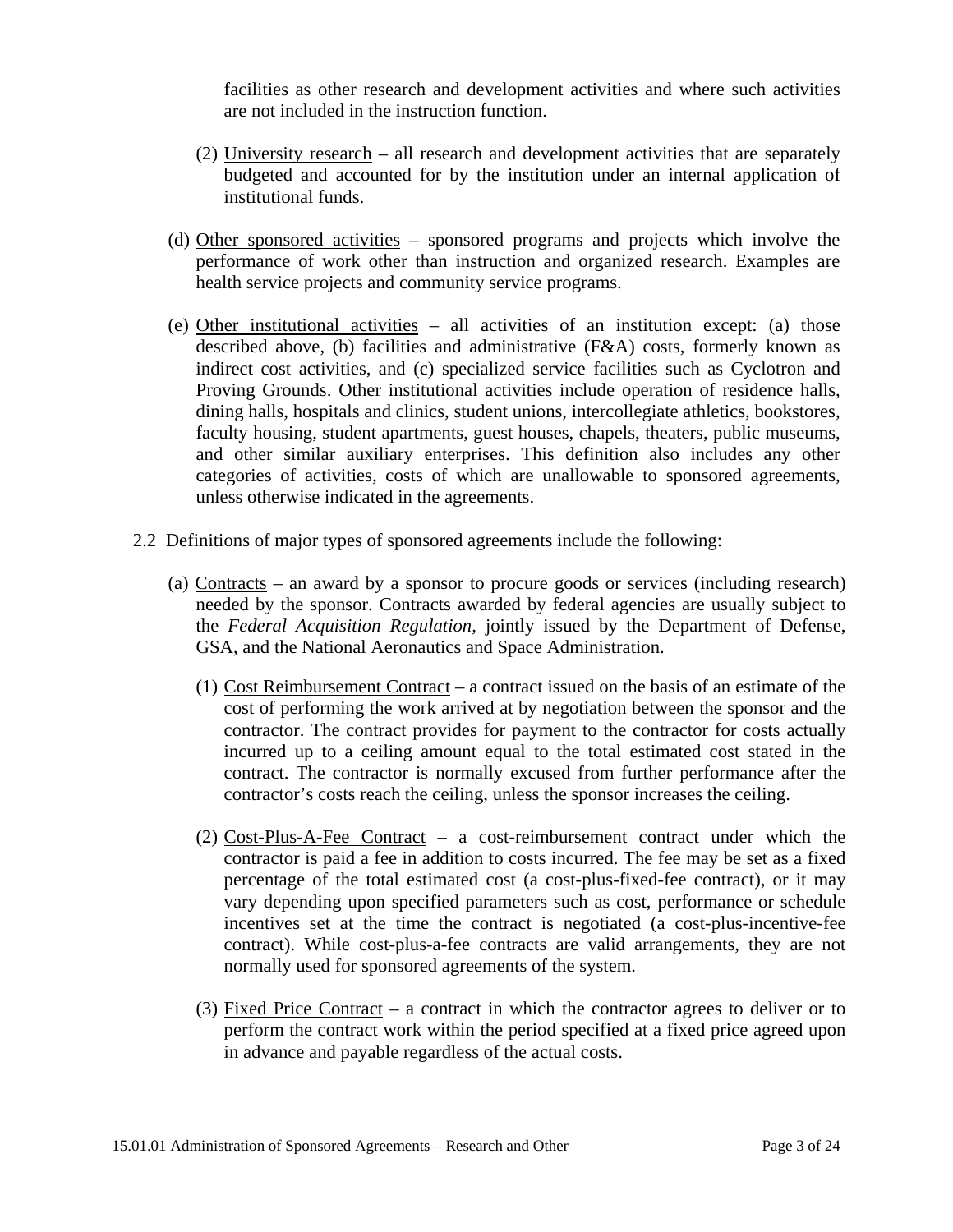- (4) Fixed Price Contract with Price Revision a fixed price contract that contains a provision for negotiating the price, sometimes either downward or upward within preset limits, after the work has been completed.
- (b) Grants an award of financial assistance to accomplish a public purpose. Grants may be in the form of cash or property. The cash or property is designated by the grantor to be used for a specific educational, research, or extension project or activity, thus serving a specific interest or objective of the grantor. Grants awarded by federal agencies are subject to OMB Circular A-110 and regulations established by the awarding agencies.
	- (1) Project Grant the most common form of grant. It provides funding for a specific project or program with a defined scope of work. Most project grants are for organized research.
	- (2) Consortium Grant a grant made to one institution/organization in support of a project in which the program is carried out through a cooperative arrangement between or among the grantee institution/organization and one or more participating institutions/organizations.
	- (3) Demonstration Grant a grant, generally of limited duration, made to establish or demonstrate the feasibility of a theory or approach.
	- (4) Formula Grant a type of grant awarded on the basis of some formula for distribution prescribed by legislation or executive directive. Examples are formula grants to agricultural experiment stations.
	- (5) Grant-In-Aid another name for a project grant or formula grant.
	- (6) Step-Funded Grant a project grant, usually for a period of three years, with the initial grant providing 100% of the funds for the first year, 2/3 of the funds for the second year and 1/3 for the third year. A year later, if the project is to be continued, the grant provides 1/3 of the funds for the second year, 1/3 for the third year and 1/3 for a fourth year.
- (c) Cooperative Agreement an award of financial assistance, similar to a grant, except that "substantial involvement" is anticipated between the awarding agency and the recipient during performance of the project or activity. "Substantial involvement" means that the recipient can expect programmatic collaboration or participation from the awarding party in the management of the award. Cooperative agreements awarded by federal agencies are usually subject to the same administrative requirements as grants.

## 3. RESPONSIBILITY OF SYSTEM MEMBERS FOR PERFORMANCE OF SPONSORED AGREEMENTS

3.1 The chief executive officers (CEOs) of the system members have primary responsibility for the content, scope, quality, facilities, funding, and conduct of sponsored agreements under their jurisdiction. The CEO will normally assign responsibility for each project or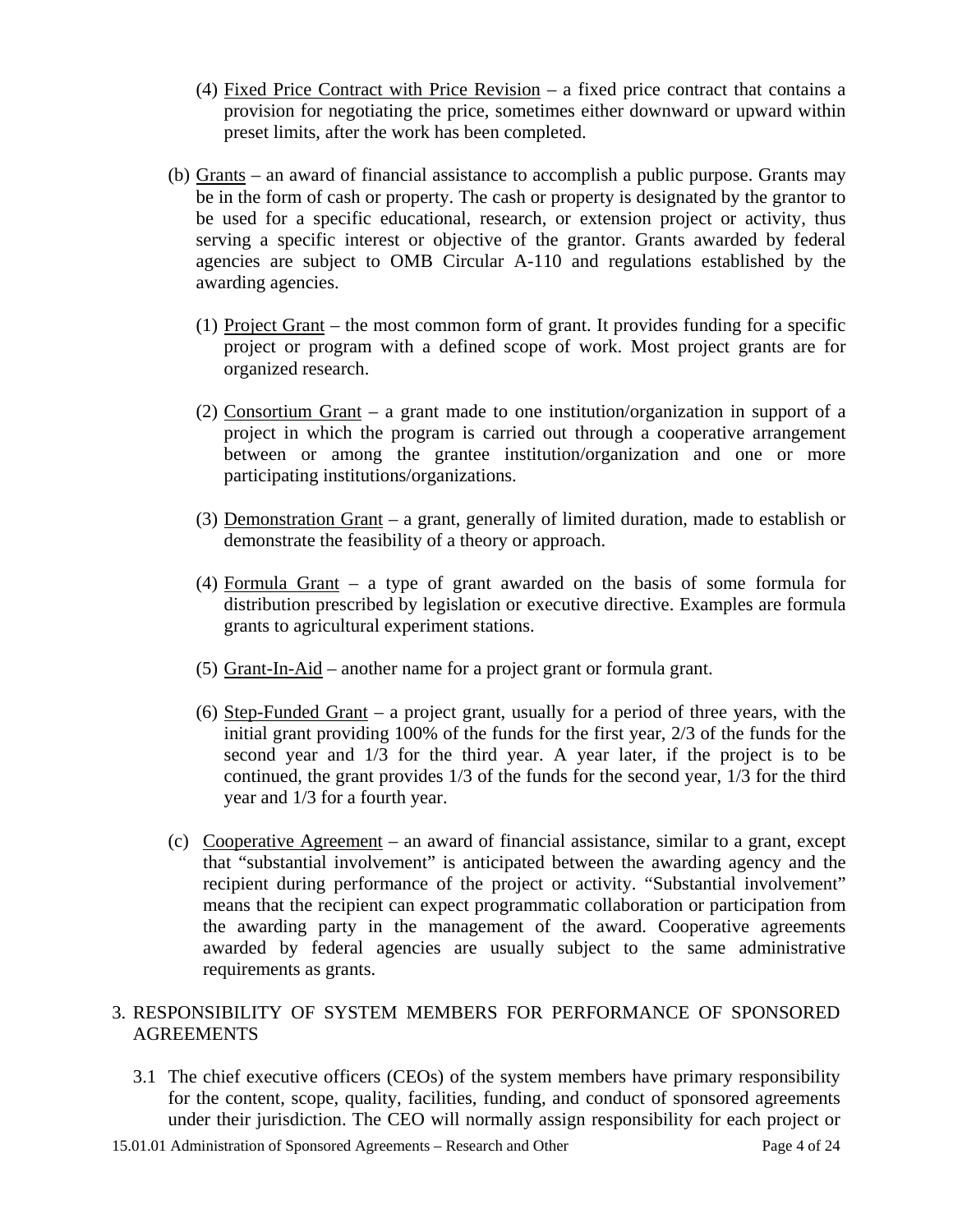program to a principal investigator (PI) or a program administrator to assure satisfactory progress in the conduct of the work and compliance with the terms and conditions of agreements.

- 3.2 System members are responsible for having written procedures for the following areas:
	- (a) preparation, approval, and submission of proposals for sponsored agreements;
	- (b) negotiation and acceptance of sponsored agreements;
	- (c) determination of allowability of costs on sponsored agreements;
	- (d) documentation of costs charged to sponsored agreements;
	- (e) recovery of all F&A costs, based on rates approved by the Department of Health and Human Services (DHHS); and
	- (f) documentation and other aspects of cost sharing (see Section 11.6).
- 3.3 Compensation of faculty and staff members who participate in sponsored research and other sponsored agreements is governed by System Policy *31.01, Compensation*.

## 4. PREPARATION AND SUBMISSION OF PROPOSALS AND AGREEMENTS

- 4.1 Sponsored agreements will be conducted in accordance with the terms of a written agreement between the system member involved and the sponsor. The agreement will include, but is not limited to, the following:
	- (a) statement of work, including specific responsibility of each party;
	- (b) name or position of faculty or staff member directly responsible for the program;
	- (c) the amount, terms of payment, and type of costs for which the funds may be expended;
	- (d) F&A cost considerations;
	- (e) provisions for progress and final reports; and
	- (f) ownership of research results, patents, equipment, publications, and copyrights (System Policy *17.01, Intellectual Property Management and Commercialization*).
- 4.2 The initiative for establishing a sponsored agreement may be assumed either by a system member or an outside party. The CEO of each system member will prescribe written procedures for the preparation, approval, and submission of proposals. The procedures will designate those personnel authorized to initiate sponsored agreements with potential sponsors, to prepare proposals, to define the statement of work and time schedule, to conduct negotiations on the cost/price and terms of sponsored agreements, and to conduct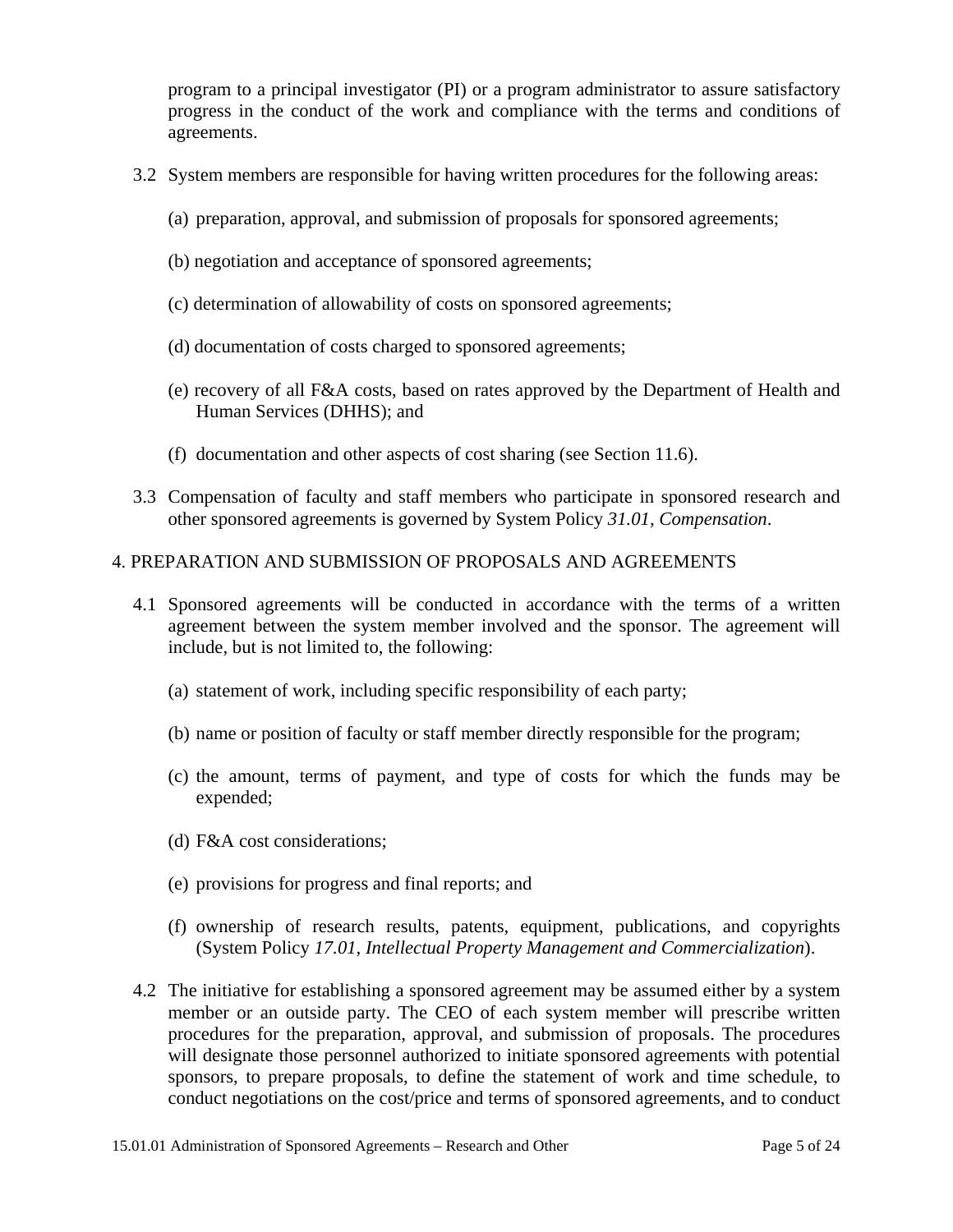final negotiations. Proposals will be executed by the CEO or designee of the system member.

4.3 Personnel responsible for conducting negotiations will ensure that terms and conditions contained in a sponsor's regulations, manuals, or other publications that will constitute a part of the agreement are acceptable under system policy. Meeting such terms and conditions will become a legal obligation of the system member upon execution of the agreement. Further, the terms and conditions of a solicitation for proposal must be screened carefully to ensure that a sponsored agreement awarded as a result of a formal response to the solicitation will be in accordance with this system regulation.

## 5. AUTHORITY TO EXECUTE SPONSORED AGREEMENTS

Contracts (excluding construction contracts and classified contracts), grants, memoranda of agreement, and other legal instruments relating to sponsored agreements administered by a system member will be executed by the CEO or designee of the system member. If requested by a system member, the associate vice chancellor for budgets and accounting will review the documents for proper funding. All contracts related to sponsored agreements shall comply with System Policy *25.07, Contract Administration*.

# 6. SPONSORED AGREEMENTS ADMINISTERED BY THE TEXAS A&M RESEARCH FOUNDATION

- 6.1 The Texas A&M Research Foundation (Research Foundation) is an independent, nonprofit organization affiliated with and representing the system and its members in sponsored arrangements with research sponsors from industry, government, foundations, private business organizations, and other nonprofit organizations.
- 6.2 Sponsored agreements administered by the Research Foundation will be executed by the CEO of the Research Foundation, with review by the affected member if an award contains significant deviations from the proposal or from standard clauses. The Research Foundation binds the system for performance by execution of an ancillary agreement with the system.
- 6.3 System personnel employed to work on sponsored agreements administered through the Research Foundation will follow System Regulation *33.99.10, Personnel Employed on Contracts with Texas A&M Research Foundation*.

## 7. ALLOWABILITY AND DOCUMENTATION OF COSTS ON FEDERALLY SPONSORED **AGREEMENTS**

7.1 Regardless of whether they are treated as direct costs or F&A costs, the allowability of costs on sponsored agreements with federal agencies is governed by the cost accounting principles prescribed by OMB Circular A-21, *Cost Principles for Educational Institutions*. These cost principles are also used in determining the cost of work performed by educational institutions under subgrants, cost-reimbursement subcontracts, and other awards under federally sponsored agreements. Further, OMB Circular A-21 cost principles are used as a guide in the pricing of fixed-price or lump sum contracts and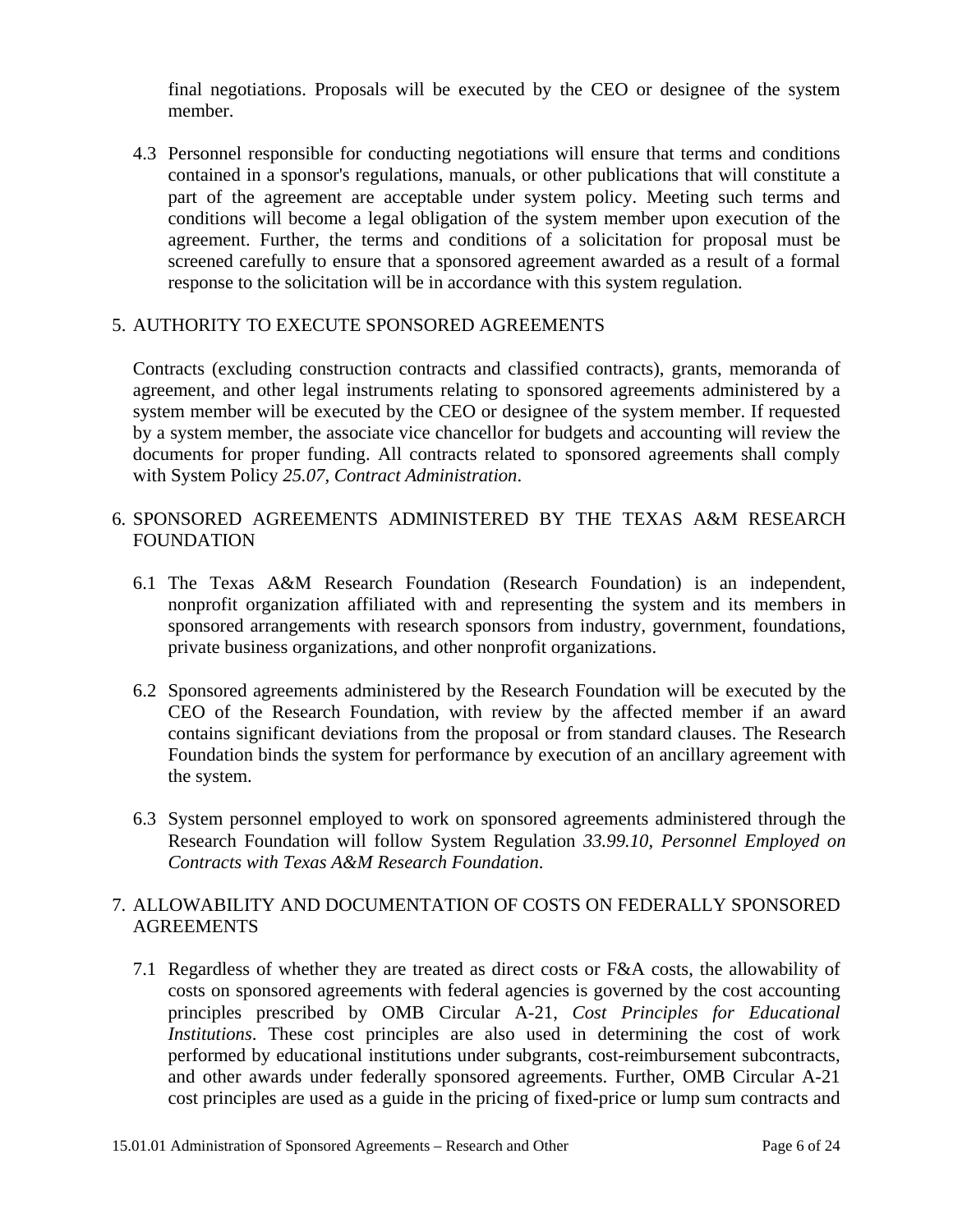subcontracts performed by educational institutions where estimated costs are used in determining the appropriate price.

- 7.2 The cost principles of OMB Circular A-21 do not apply to:
	- (a) arrangements under which federal financing is in the form of loans, scholarships, fellowships, traineeships, or other fixed amounts based on such items as educational allowances or published tuition rates and fees of an institution;
	- (b) capitation awards;
	- (c) other awards under which the institution is not required to account to the federal government for actual costs incurred; or
	- (d) conditional exemptions.
- 7.3 The System Office of Budgets and Accounting is responsible for ensuring that F&A cost proposals for federally sponsored agreements comply with the provisions of OMB Circular A-21. The chief financial officer (CFO) or designee of each system member is responsible for ensuring compliance with the federal cost principles for federally sponsored agreements administered by the member.
- 7.4 Unallowable costs must be separately identified in the accounting system by charging costs to specific expense object codes. The costs recorded in these expense object codes are excluded from the direct charges to federally sponsored agreements and are excluded from F&A cost pools. Additionally, directly associated costs of unallowable activities, as defined in *Cost Accounting Standard* 9905.505 (CAS 505)*,* which is part of OMB Circular A-21, will also be excluded from charges to federally sponsored agreements unless expressly approved in accordance with OMB A-21 (i.e., alcohol and fund raising are normally unallowable as either direct or indirect costs, while salaries of administrative staff, office supplies, postage and local telephone, and memberships are unallowable as direct costs on federal awards). Directly associated costs of unallowable activities means any cost that is generated as a result of the incurrence of another cost and which would not have been incurred had the other cost not been incurred. For example, an employee takes a business associate on what is clearly a business entertainment trip. The entertainment costs of the trip are unallowable because entertainment expenses are considered unallowable under OMB Circular A-21. In this case, the employee's travel and subsistence expenses would be "directly associated" with the unallowable entertainment expense.

The following is a partial list of costs considered unallowable by OMB Circular A-21. (see OMB Circular A-21, Section J, *General Provisions for Selected Items of Cost*, for an exhaustive list and specific details as to what constitutes each item below).

- Advertising and public relations costs to promote the institution
- Alcoholic beverages
- Alumni/ae activities
- Bad debts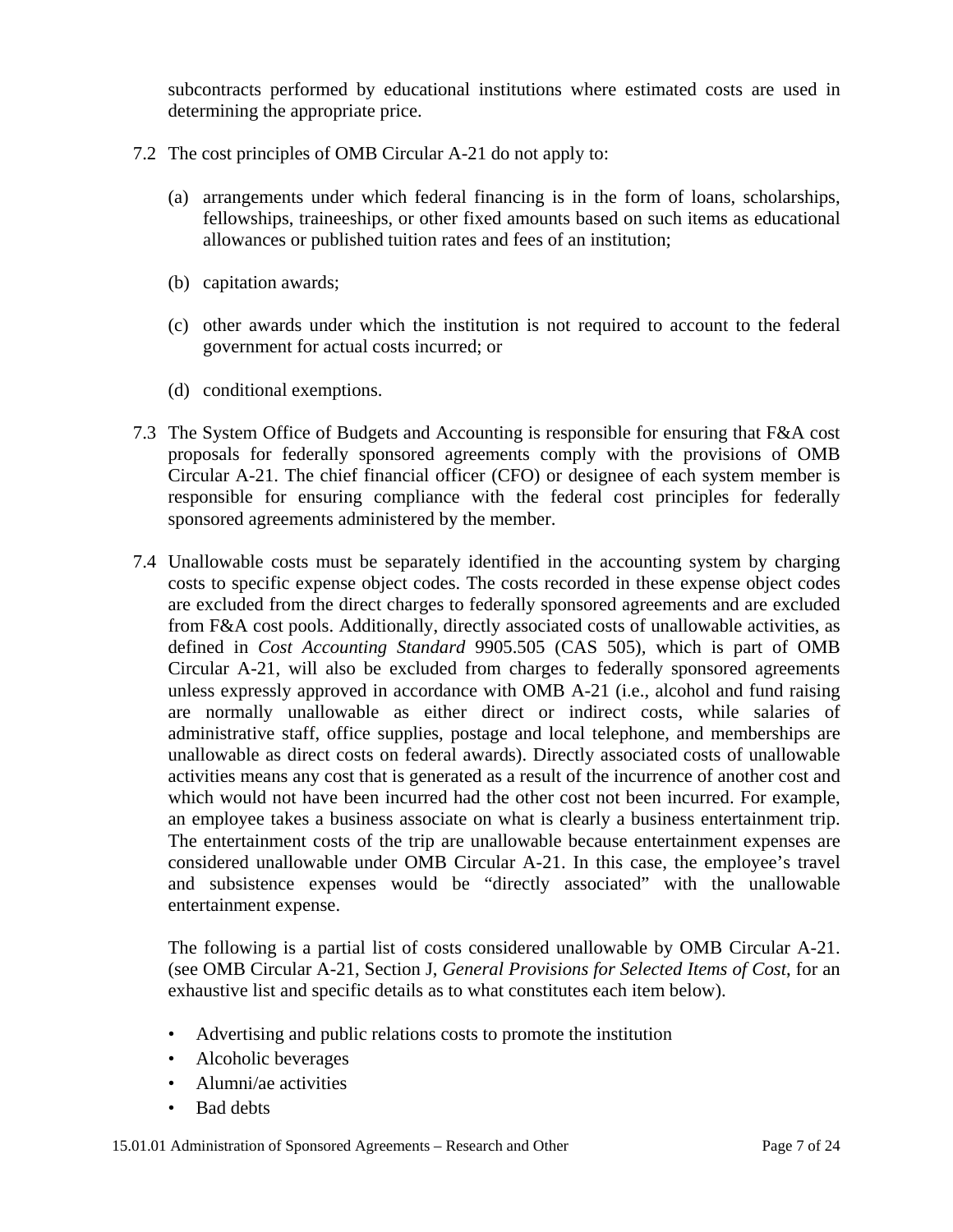- Commencement and convocation costs (see A-21  $(J)(8)$ ) for exceptions)
- Contingency provisions
- Defense and prosecution of criminal and civil proceedings, claims, appeals, and patent infringements (see A-21  $(J)(13)$  for exceptions)
- Donations and contributions
- Entertainment costs
- Equipment and other capital expenditures (see A-21  $(J)(18)$  for exceptions)
- Fines and penalties
- Goods or services for personal use
- Housing and personal living expenses of an institution's officers
- Insurance and indemnification
- Fund raising and investment costs (see A-21  $(J)(20)$  for allowable costs in this category)
- Lobbying
- Losses on other sponsored agreements or contracts
- Membership costs in any civic, community, country club, or other social or dining club or organization
- Preagreement cost  $*$
- Selling and marketing
- Student activity costs
- \* Pre-agreement costs up to 90 days are permitted by some federal programs under expanded authorities. Some non-federal programs also permit pre-agreement costs.
- 7.5 Each system member shall have written procedures for determining the allowability of costs of federally sponsored agreements and monitor those procedures according to OMB Circular A-110*.* Furthermore, recipients of federal awards are required to monitor the activities of subrecipients to ensure that federal awards are used for authorized purposes under OMB Circular A-110, as well as OMB Circular A-133*.* For additional information on system auditing practices, refer to System Policy *10.01, Internal Auditing*. Auditing requirements on sponsored agreements administered by the Research Foundation will be performed by independent certified public accountants retained by the Research Foundation.
- 7.6 All costs charged to sponsored agreements must be adequately documented.

The documentation of costs such as supplies and travel should be appropriate to the specific type of expense involved (e.g., invoices, airline and hotel receipts, etc.).

#### 8. TIME AND EFFORT REPORTING

- 8.1 Background
	- 8.1.1 Effort reporting is a process mandated by the federal government to verify that direct labor charges (salaries and wages) to federally sponsored projects are reasonable and reflect actual work performed. As a recipient of federal funds, the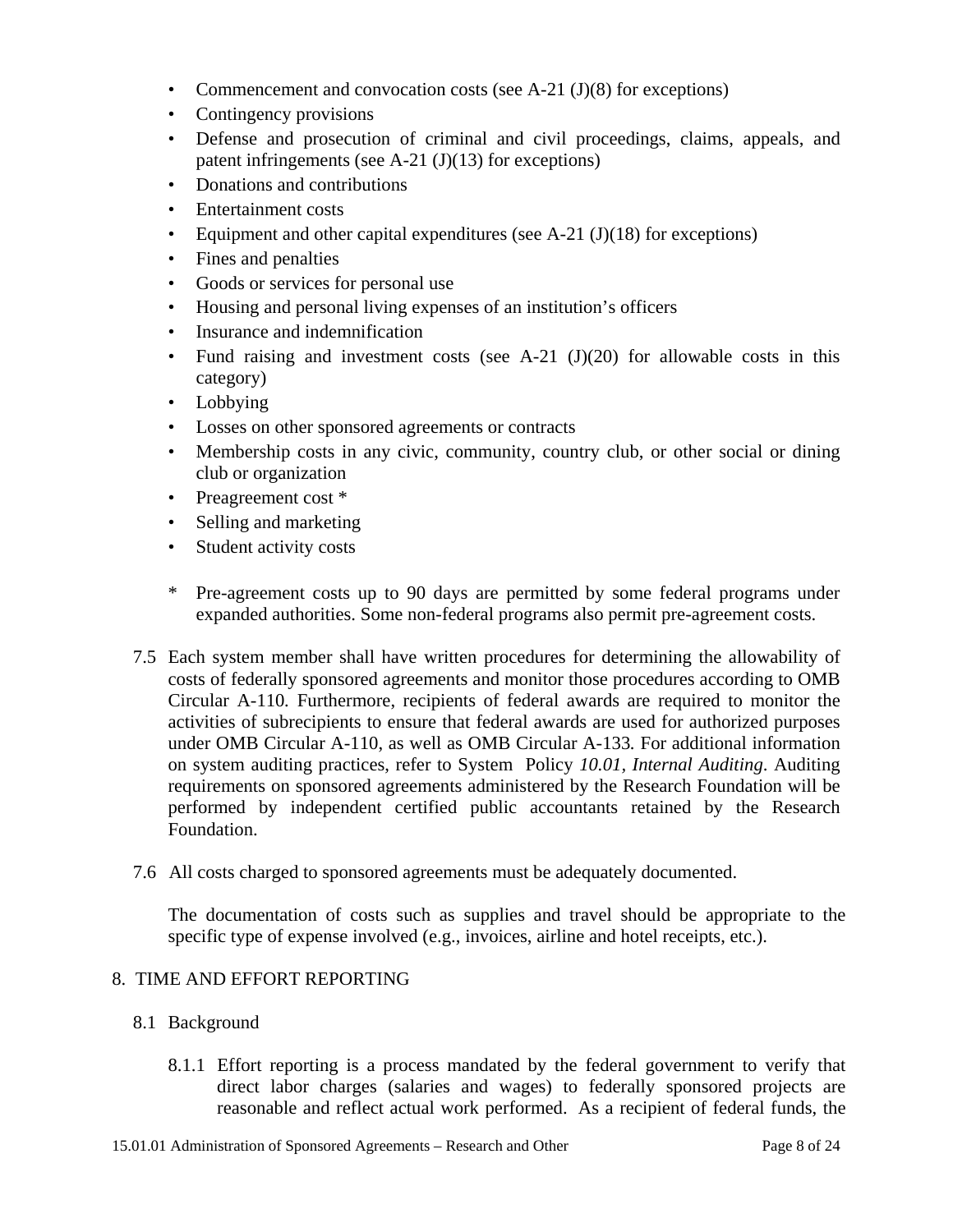system is subject to financial accounting and reporting obligations designed to ensure that the charges to its federally sponsored projects are allowable and properly allocable to those projects. The management of effort reporting requires communication and coordination among offices within the system.

- 8.1.2 Total effort must equate to 100%. OMB Circular A-21, Section J.10.b(1)(c) states that "in an academic setting, teaching, research, service, and administration are often inextricably intermingled. A precise assessment of factors that contribute to costs is not always feasible, nor is it expected. Reliance, therefore, is placed on estimates in which a degree of tolerance is appropriate." Section J.10.b(2)(a) states that "the payroll distribution system will (ii) reasonably reflect the activity for which the employee is compensated by the institution."
- 8.1.3 The Institutional Based Salary (IBS) shall be used to compute salaries charged to sponsored projects unless sponsored policies further limit salary charges. IBS includes compensation for instruction, public service, research, and/or other activities. IBS excludes: fringe benefit payments; reimbursed expenses; temporary, supplemental compensation for incidental work; income earned outside of duties to the institution; and any portion of compensation deemed to be at-risk. IBS may or may not include additional payment for administrative duties in accordance with each system member's written rules.
- 8.1.4 The CEO or designee of each system member shall manage and be responsible for the effort reporting compliance program for employees for which it has primary responsibility. The CEO or designee is responsible for managing the risk, including the appropriate knowledge and necessary authority to manage the risk. It is acknowledged that the CEO will work closely with the institutional compliance officer to ensure all specific risks are adequately mitigated and effectively monitored.
- 8.2 Effort Reporting Purpose, Requirements, Applicability, and Compliance
	- 8.2.1 Purpose

 The purpose of an effort reporting system is to provide a reasonable basis for distributing salary charges among direct activities (e.g., sponsored research, instruction, other sponsored activities, and cost sharing) and indirect activities (e.g., general administration, departmental administration, sponsored projects administration, academic dean's office, operations and maintenance, and library operations). Effort directly related to sponsored projects and all other activities must be identified in the system member's effort distribution and reporting process. Effort classifications are defined in *An Explanation of Effort Classifications for Subsidiary Ledger Accounts and Support Accounts within TAMUS As Interpreted from OMB Circular A-21*.

- 8.2.2 Requirements
	- 8.2.2.1 Federal regulations applicable to sponsored projects at colleges and universities ([OMB Circular A-21](http://www.whitehouse.gov/omb/circulars/a021/a21_2004.html), Section J.10, entitled *Compensation for*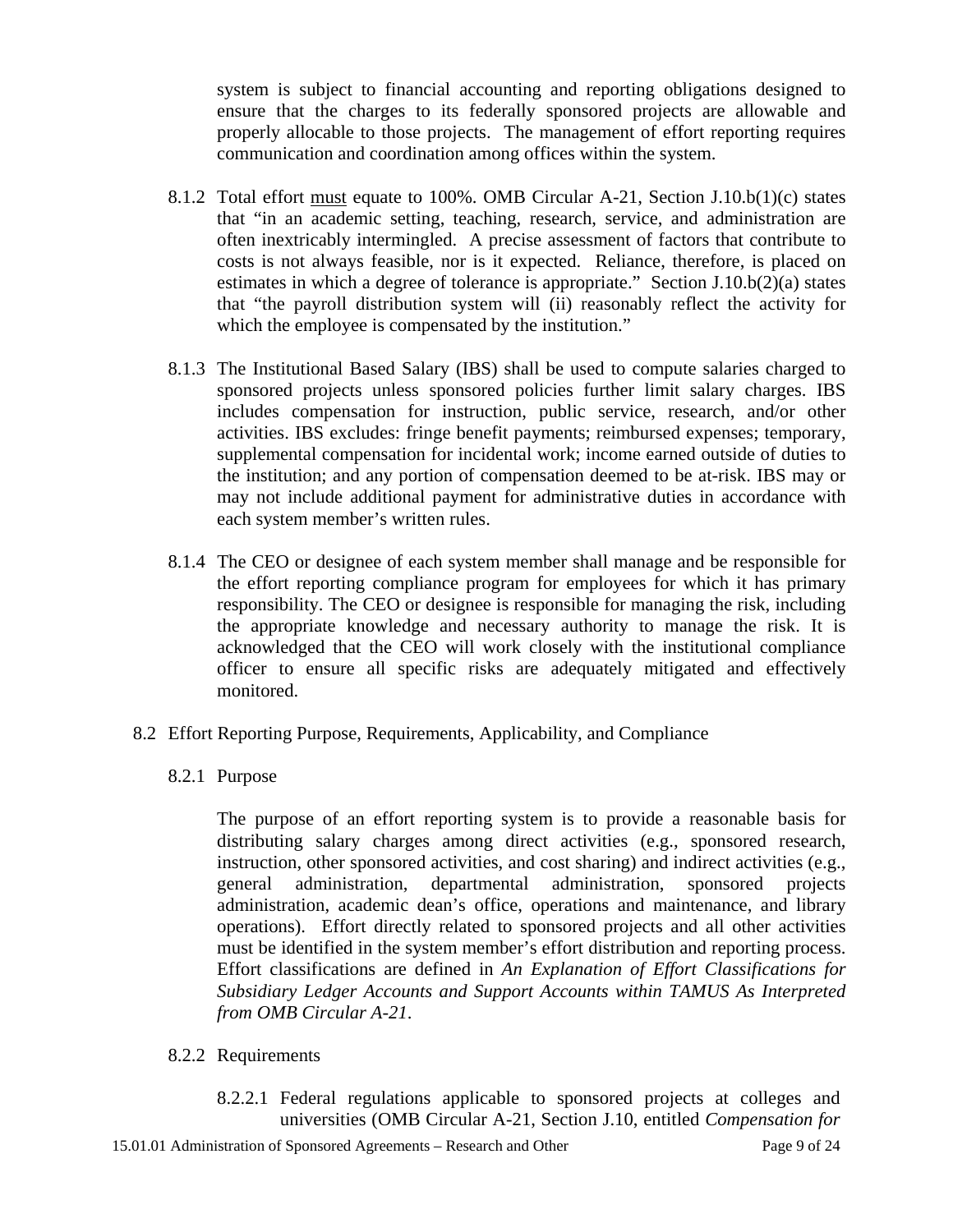*Personal Services*) require that each institution maintain an acceptable effort reporting system.

- 8.2.2.2 The federal government requires an effort report when an individual is compensated by, or has agreed to contribute time to, a federally sponsored project. All faculty and staff (professorial, exempt and non-exempt staff, graduate students) who work on sponsored agreements are personally responsible to certify 100% of their total effort, with the amount of effort that they spent on sponsored projects separately identified. Without exception, these individuals must complete and submit effort reports. This includes:
	- (a) Individuals paid directly from any sponsored project.
	- (b) Individuals paid directly from any other non-sponsored funds who provide some effort on sponsored projects (cost sharing effort).
- 8.2.2.3 For graduate students and non-exempt staff working on sponsored projects, allocation of time to sponsored projects is often determined by the PI and/or the director of the research center. In these cases, each system member will be required to develop rules and procedures that best reflect the accurate assignment and certification of time and effort on sponsored activities.
- 8.2.2.4 Where the system member uses time cards or other forms of after-the-fact payroll documents as original documentation for payroll and payroll charges, such documents shall qualify as records for meeting the requirements set forth in OMB Circular A-21, Section J.10.c(2)(a,b,c,d,e) and this system policy.
- 8.2.3 Applicability
	- 8.2.3.1 OMB Circular A-21 includes regulatory requirements for the reporting and certification of effort associated with federally sponsored projects and other non-sponsored activities. In compliance with the federal *Cost Accounting Standards*, this regulation applies the effort reporting requirements to all federally sponsored agreements, including federal flow through projects. While OMB Circular A-21 is the authoritative source regarding federal grants and contracts, many non-federal sponsors also refer to the OMB Circular A-21 as well. Therefore, a system member may determine that effort reporting will be performed for other types (i.e., state of Texas sponsors, local, private, or foreign) of sponsored projects, and not just federally sponsored projects.
	- 8.2.3.2 In application of this requirement, it is recognized that a precise distribution of time is not feasible, but a reasonable distribution is necessary. To confirm that the distribution of effort represents a reasonable estimate of the work performed by faculty and other university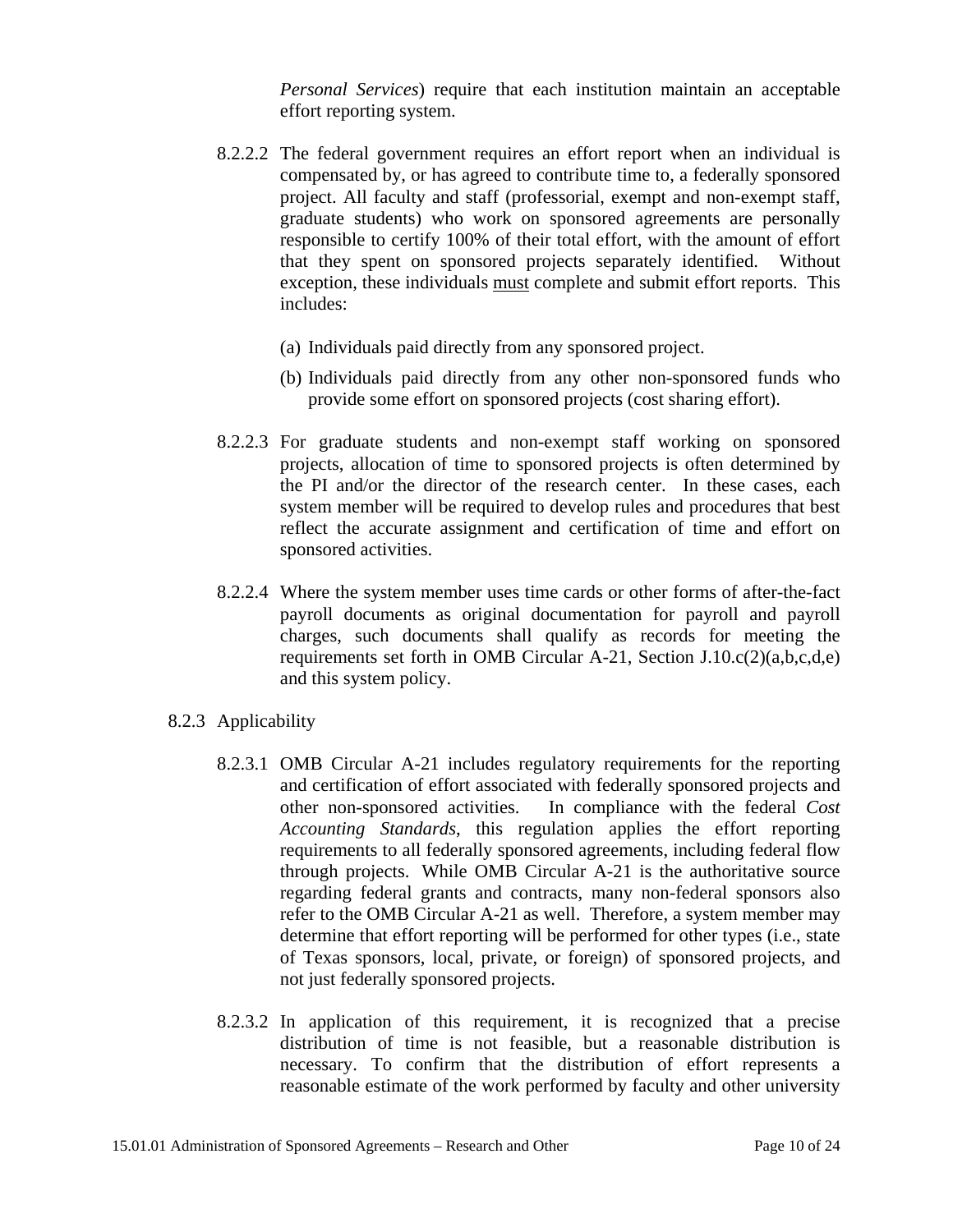personnel, a reasonable variance (up to 10%) is allowed between the actual time spent and what is reported.

8.2.4 Compliance with Effort Reporting Requirements

Effort reporting is considered as a high risk area for many institutions. Failure to verify time and effort within the certification period or improper allocation of an employee's time according to a sponsored agreement can lead to breach of the agreement, loss of future awards, financial audit disallowances, and adverse publicity. Criminal charges may be brought against an individual who certifies a falsified report (Federal False Claims Act). Therefore, each system member and individual certifiers are required to document 100% of the effort for individuals paid or providing cost shared effort on federally sponsored projects.

8.2.5 Difference Between Effort Reporting and Payroll Distribution

Payroll distribution reports and effort reports are required for different purposes. Payroll distribution reports document the allocation of salary costs by account; while effort reports describe the allocation of 100% of an individual's actual time and effort for specific activities, whether or not reimbursed by a sponsor. Thus, effort reporting is separate from and can be independent of salary charges. Effort is not just a verification of the salary or payroll distribution. Cost-shared or contributed effort must also be included in effort reports.

- 8.3 Effort Reporting System Guidelines
	- 8.3.1 Effort Reporting System Requirements

#### 8.3.1.1 ACCESSIBILITY

Each system member will have an effort reporting system in an electronic, web-based format that allows access to users to facilitate timely certification. The system must allow the users to view effort reports, submit certifications, and allow administrators to run queries or reports to check the status of the certifications.

#### 8.3.1.2 EFFORT REPORTING DATA

The effort reporting system must include, at a minimum, all individuals who were paid from a federally funded project, and/or provided cost sharing to a federally funded project during the reporting period covered. For those individuals who meet this criteria, the effort reporting system must include all payroll sources for the individual (including sources from other system members) to accurately report 100% effort. Members will have the option to expand the criteria to include individuals who were paid by or who provided cost shared effort to state, private, or other sponsors.

The system must calculate the 100% effort from an individual's base salary and exclude items such as bonuses, allowances, emoluments, etc.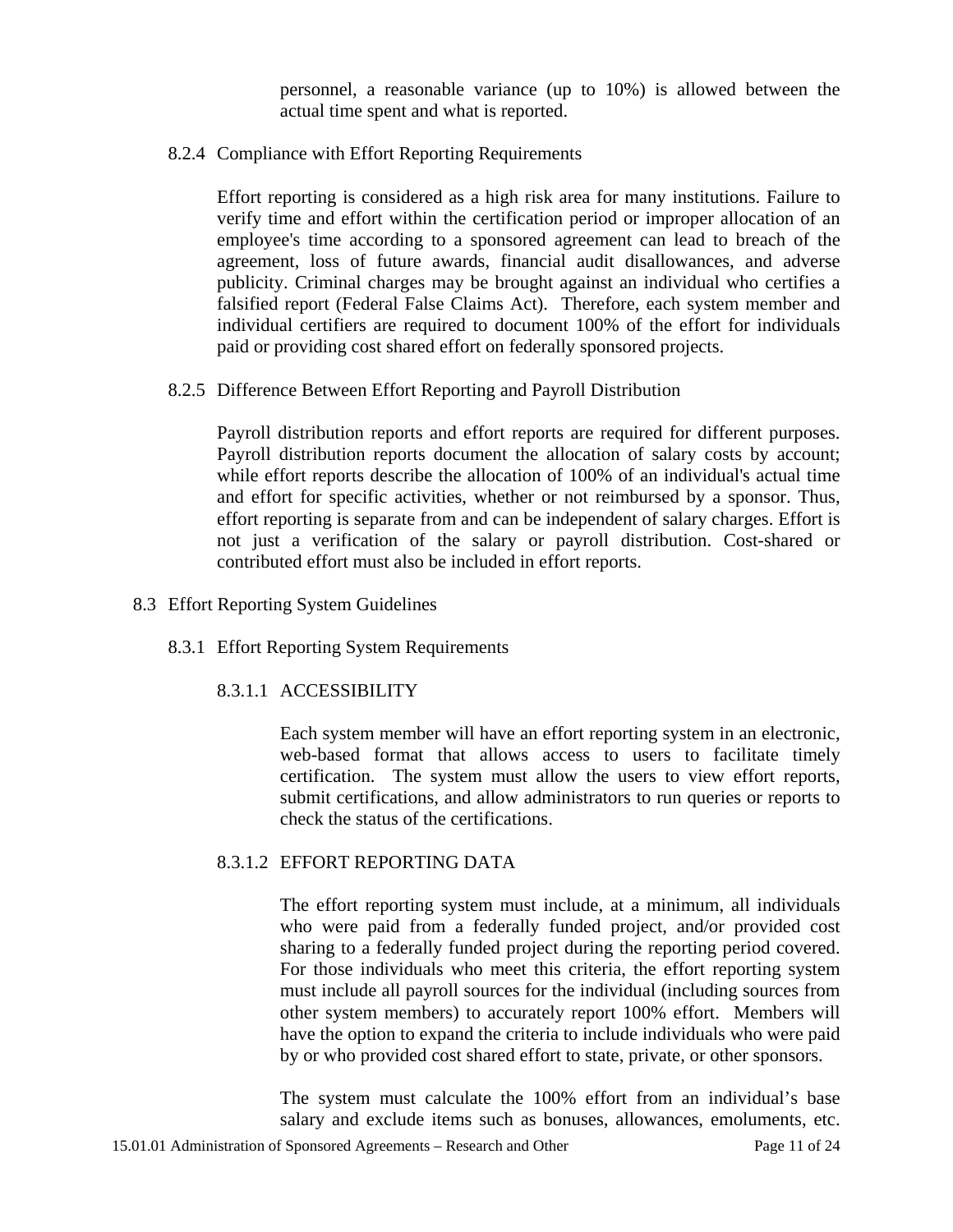The data must be derived from system payroll files and be checked for accuracy.

#### 8.3.1.3 SECURITY

The effort reporting system must contain an adequate level of security to ensure confidence that the individuals certifying effort are authentic. The system should require a username and password login and also provide delegations of authority for instances when the individual is unable to sign. The individual with the delegation of authority must be someone who has first-hand knowledge of the individual's effort. (See Section 8.3.2.2 for designated individual exceptions.)

#### 8.3.1.4 FREQUENCY

The effort reporting system will be based on after-the-fact confirmation and, at a minimum, the certifications will be processed on a semi-annual basis. It is recommended, however, that certifications be processed on a semester basis. (OMB Circular A-21, Section J.10.c(2)(e)).

#### 8.3.2 Effort Reporting Monitoring

#### 8.3.2.1 SIGNATURE PROCESS

Once the reports are made available in the system, the individuals have a maximum of 45 days to sign or submit their certifications in the system. If the certification is not signed within the specific time, then an e-mail reminder will be sent to the individual's departmental administrator to encourage that the effort certification and any necessary payroll correction be completed. If the certification is still not signed after a maximum of ninety (90) days, another e-mail reminder will be sent to the individual and the departmental administrator warning that the sponsored project account(s) could be frozen within a certain period if the certification has not been received. It will be the responsibility of each system member to determine the appropriate course of action after ninety (90) days.

## 8.3.2.2 DESIGNATED INDIVIDUAL'S CERTIFICATION ON BEHALF OF EMPLOYEE

A designated individual may certify a time and effort report on behalf of an employee as defined by a system member's rules and procedures. Examples include employees who have terminated employment and no longer have access to the time and effort system, graduate students who have their effort assigned by a PI, or an employee with extenuating circumstances such as illness. Other reasons may be further defined by each system member.

#### 8.3.2.3 CORRECTIONS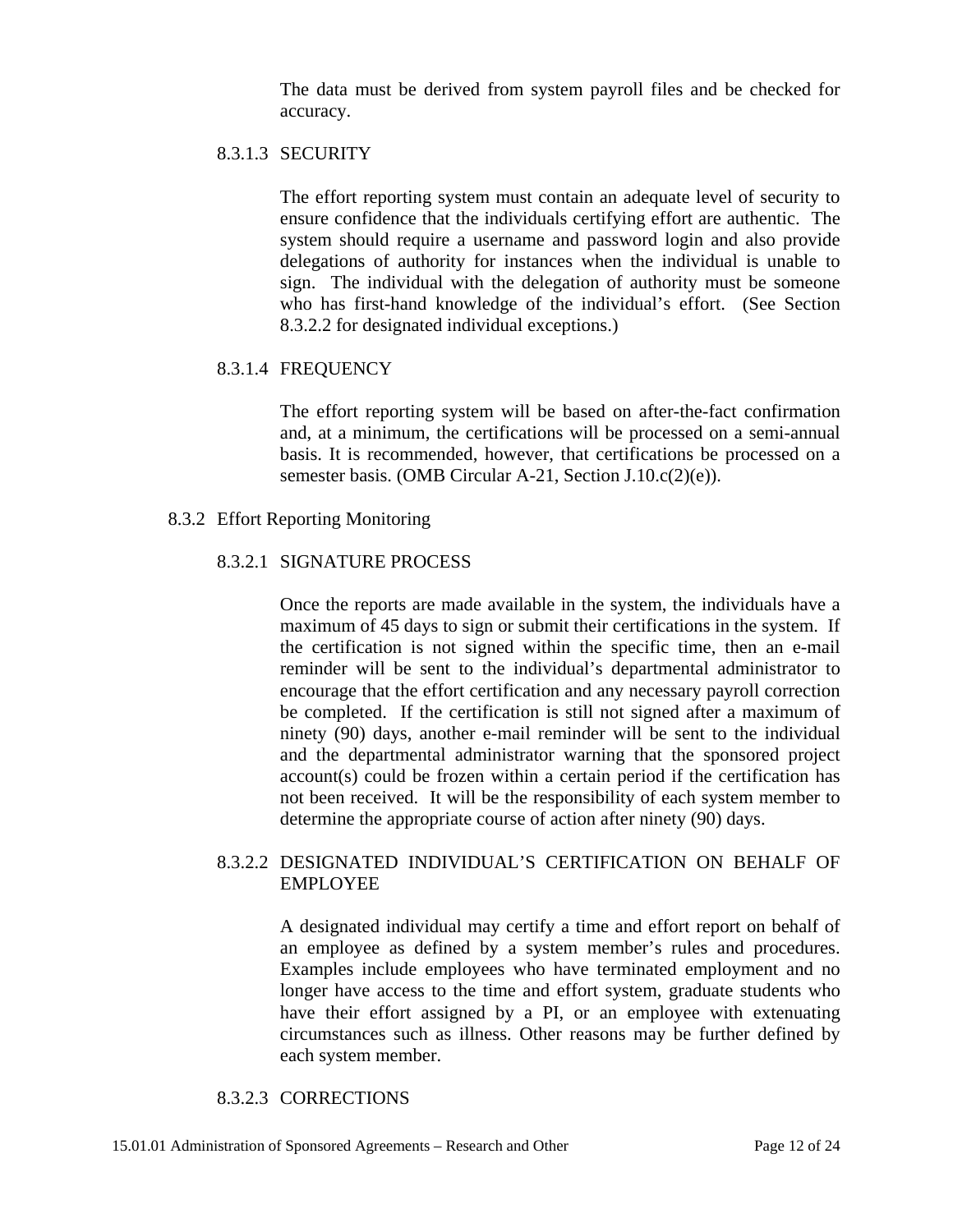The effort reporting system will include in the certification process the payroll corrections made during the reporting period. Payroll corrections made after the reporting period is completed will require the prior certification to be signed again.

- 8.4 Independent Internal Evaluation
	- 8.4.1 Regularly Scheduled Systematic Review

 System Internal Audit will provide periodic systematic reviews and evaluations of the effort reporting system for each system member in accordance with OMB Circular A-21, Section J.10.b(2)(f), which states, "The system will provide for independent internal evaluations to ensure the system's effectiveness and compliance with the above standard." The periodic reviews will be performed on a regularly scheduled basis with the schedule to be established by System Internal Audit.

8.4.2 Report Deficiencies and Recommendations

 After the systematic review, System Internal Audit will provide a report detailing deficiencies and recommendations for correcting these deficiencies. OMB Circular  $A-21$ ,  $J.10.b(2)(g)$  states, "For systems which meet these standards, the institution will not be required to provide additional support or documentation for the effort actually performed."

# 9. CONSISTENT TREATMENT OF DIRECT COSTS AND FACILITIES AND ADMINISTRATIVE COSTS OF SPONSORED AGREEMENTS

- 9.1 Direct and F&A Costs
	- 9.1.1 Direct Costs: Those costs that can be identified specifically with a particular sponsored project, an instructional activity, or any other institutional activity or that can be directly assigned to such activity relatively easily with a high degree of accuracy. Examples of costs charged directly to a sponsored agreement are the compensation of employees for performance of work on the project, the costs of materials expended on the project, and other items of expense incurred for the project.
	- 9.1.2 F&A Costs: Those costs that are incurred for common or joint objectives and therefore cannot be identified readily and specifically with a particular sponsored project, an instructional activity or any other institutional activity. Examples of F&A costs, which were formerly referred to as indirect costs, are general administrative expenses, departmental administration, sponsored projects administration, equipment and building use allowances, and physical plant operation and maintenance. These costs represent a real expense to the institution in the performance of sponsored agreements.
- 9.2 Consistent Treatment of Costs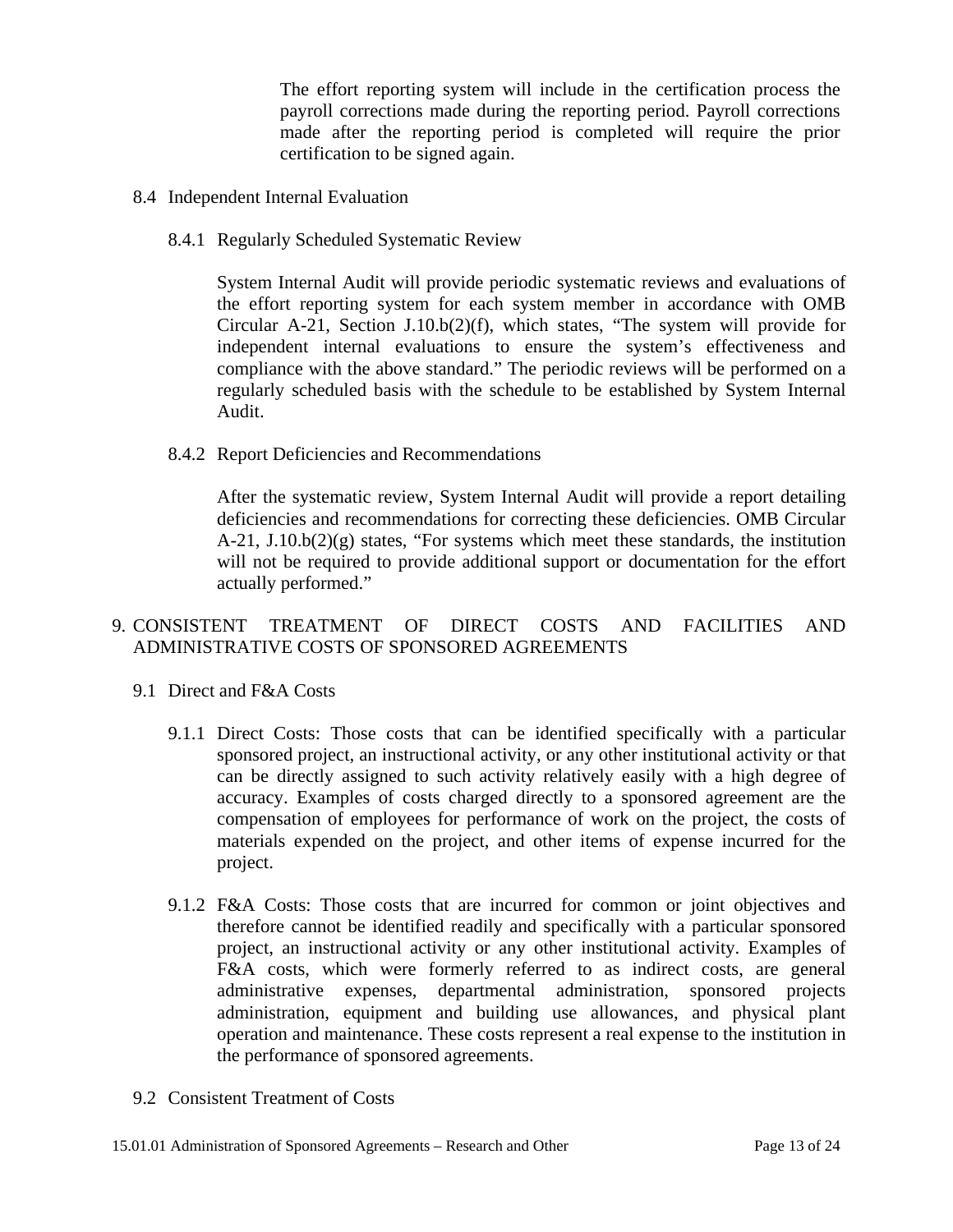- 9.2.1 Federal regulations require that the same types of costs be treated consistently as either direct costs or F&A costs. OMB Circular A-21 requires that all costs incurred for the same purpose, in like circumstances, be treated consistently as either direct costs or F&A costs. This requirement is intended to ensure that the same types of costs are not charged to federally sponsored agreements both as direct costs and as F&A costs. This concept is reinforced and emphasized in *Cost Accounting Standard* 9905.502 (CAS 502), which is part of OMB Circular A-21, one of the standards that educational institutions are required to follow.
- 9.2.2 Certain types of costs, such as the salaries of administrative and clerical staff, office supplies, and postage are normally considered F&A costs. The same types of costs should not be charged directly to sponsored agreements. However, the circumstances related to a particular project influence whether there is an exception and an "unlike circumstance" exists. For example, postage, which is normally treated as an F&A cost, may be considered a direct cost when associated with a large quantity of survey questionnaires. This would constitute an "unlike circumstance" when compared with routine postage requirements. All exceptions or "unlike circumstances" must be fully documented in the project files (see Section 9.5 of this regulation for additional requirements).
- 9.3 Costs Normally Charged as Direct Costs

The following are common types of costs that should be directly charged to sponsored agreements when they can be specifically identified to the work performed under the agreements. These listings are not exhaustive.

- (a) Salaries, Wages, Fringe Benefits:
	- faculty
	- extension faculty equivalents
	- graduate research assistants
	- post doctoral research associates
	- research scientists
	- research engineers
	- research associates
	- research support staff (e.g., machinists, scientific instrument makers, farm equipment operators)
	- technicians
	- undergraduate student workers
- (b) Materials and Supplies:
	- research supplies (e.g., beakers and flasks, batteries, gaskets)
	- non-capitalized medical, scientific, and laboratory equipment
	- chemicals and gases
	- parts for machinery and equipment
	- farm, ranch, and nursery supplies
	- computer parts and supplies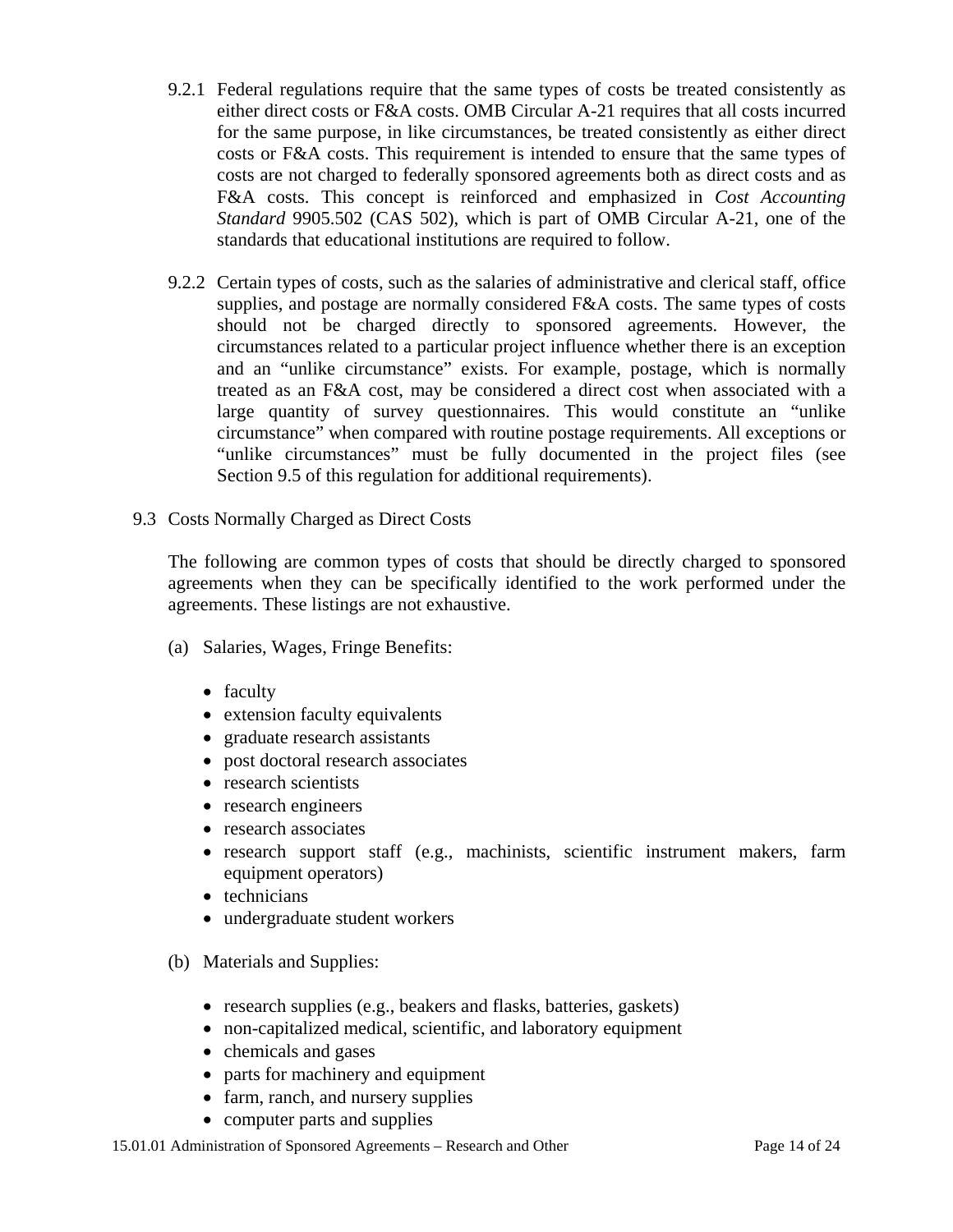- computer software
- (c) Other Direct Costs:
	- contractual services (e.g., soil analysis, cyclotron services, photographers, videotaping services)
	- travel
	- rent and other facility costs of off-campus facilities
	- other professional services (e.g., architectural and engineering services)
	- reproduction services
	- communications services (including both local and long-distance)–local charges/costs are only to be charged as direct in special circumstances with documented justification
	- service charges for the proving grounds
	- depreciation or use allowances
	- maintenance and repair costs
	- material costs
	- patent costs
	- professional services costs
	- royalties and other costs for use of patents
	- transportation costs
- 9.4 Normal F&A Costs Administrative and Clerical Salaries and Fringe Benefits
	- 9.4.1 Section F(6)(b)(2) of OMB Circular A-21 states, "The salaries of administrative and clerical staff should normally be treated as F&A costs. Direct charging of these costs may be appropriate where a major project or activity explicitly budgets for administrative or clerical services and individuals involved can be specifically identified with the project or activity." Exhibit C of Circular A-21 provides the following examples of "major projects" where direct charging of administrative or clerical staff salaries may be appropriate:
		- *Large, complex programs, such as General Clinical Research Centers, Primate Centers, Program Projects, environmental research centers, engineering research centers, and other grants and contracts that entail assembling and managing teams of investigators from a number of institutions.*
		- • *Projects which involve extensive data accumulation, analysis and entry, surveying, tabulation, cataloging, searching literature, and reporting (such as epidemiological studies, clinical trials, and retrospective clinical records studies).*
		- *Projects that require making travel and meeting arrangements for large numbers of participants, such as conferences and seminars.*
		- *Projects whose principal focus is the preparation and production of manuals and*  large reports, books and monographs (excluding routine progress and technical *reports).*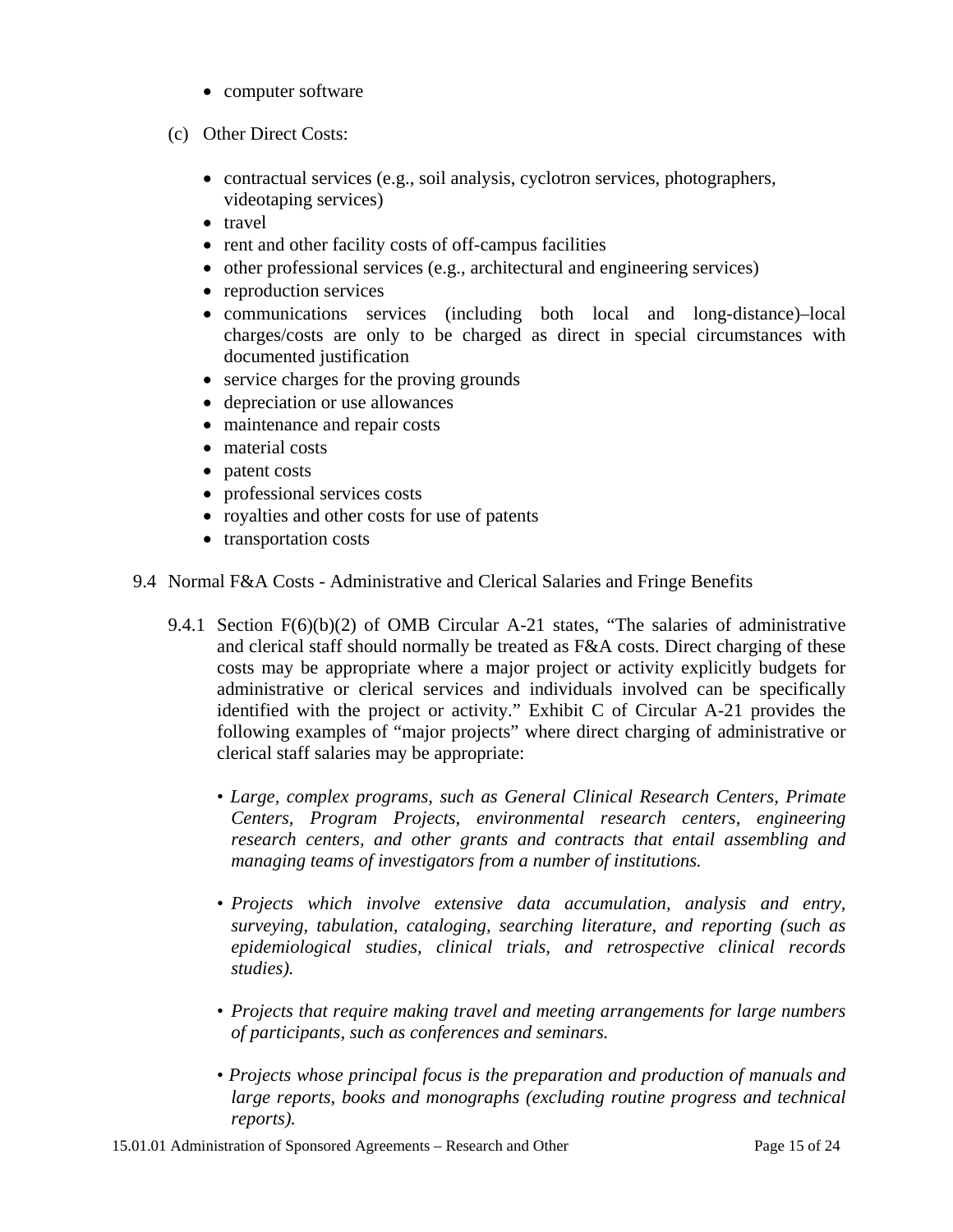- *Projects that are geographically inaccessible to normal departmental administrative services, such as research vessels, radio astronomy projects, and other research field sites that are remote from the campus.*
- • *Individual projects requiring project-specific database management; individualized graphics or manuscript preparation; human or animal protocol; and multiple project-related investigator coordination and communications.*

*These examples are not exhaustive nor are they intended to imply that direct charging of administrative or clerical salaries would always be appropriate for the situations illustrated in the examples.* 

- 9.4.2 Administrative and clerical salaries may be charged directly only if they meet all of the following conditions:
	- (a) they fit the major project examples listed in Exhibit C of OMB Circular A-21;
	- (b) the individuals have responsibilities specifically related to the work of the project and the effort devoted to the project is documented;
	- (c) the title(s), percent of effort, and salary amount(s) for the clerical/administrative position(s) are included in the proposed budget of the sponsored agreement, and the special circumstances requiring direct charging of the services are justified in the proposal; and
	- (d) the sponsoring agency accepts the cost as part of the project's direct cost budget (i.e., does not specifically disapprove or disallow the cost in the award or other notification to the system member).
- 9.4.3 If an administrative or clerical salary meets the conditions in 9.4.2(a) and (b) above, but was not included in the approved budget of the sponsored agreement, the salary may be charged directly to the agreement only where the system member has rebudgeting authority under federal regulations or the terms of the sponsored agreement, and the charge is justified and approved by the system member CFO, or designee. The justification must be in writing and provide the same information that would have been provided to the sponsoring agency in the proposed project budget, and must explain why the salary was not in the original budget. Approval of these requests will be given where the member CFO, or designee, is satisfied that the sponsoring agency would have approved the cost had it been in the original budget.
- 9.5 Other Normal F&A Costs
	- 9.5.1 The following costs are normally considered F&A. They may be charged directly only under special circumstances.
		- (a) office supplies
		- (b) postage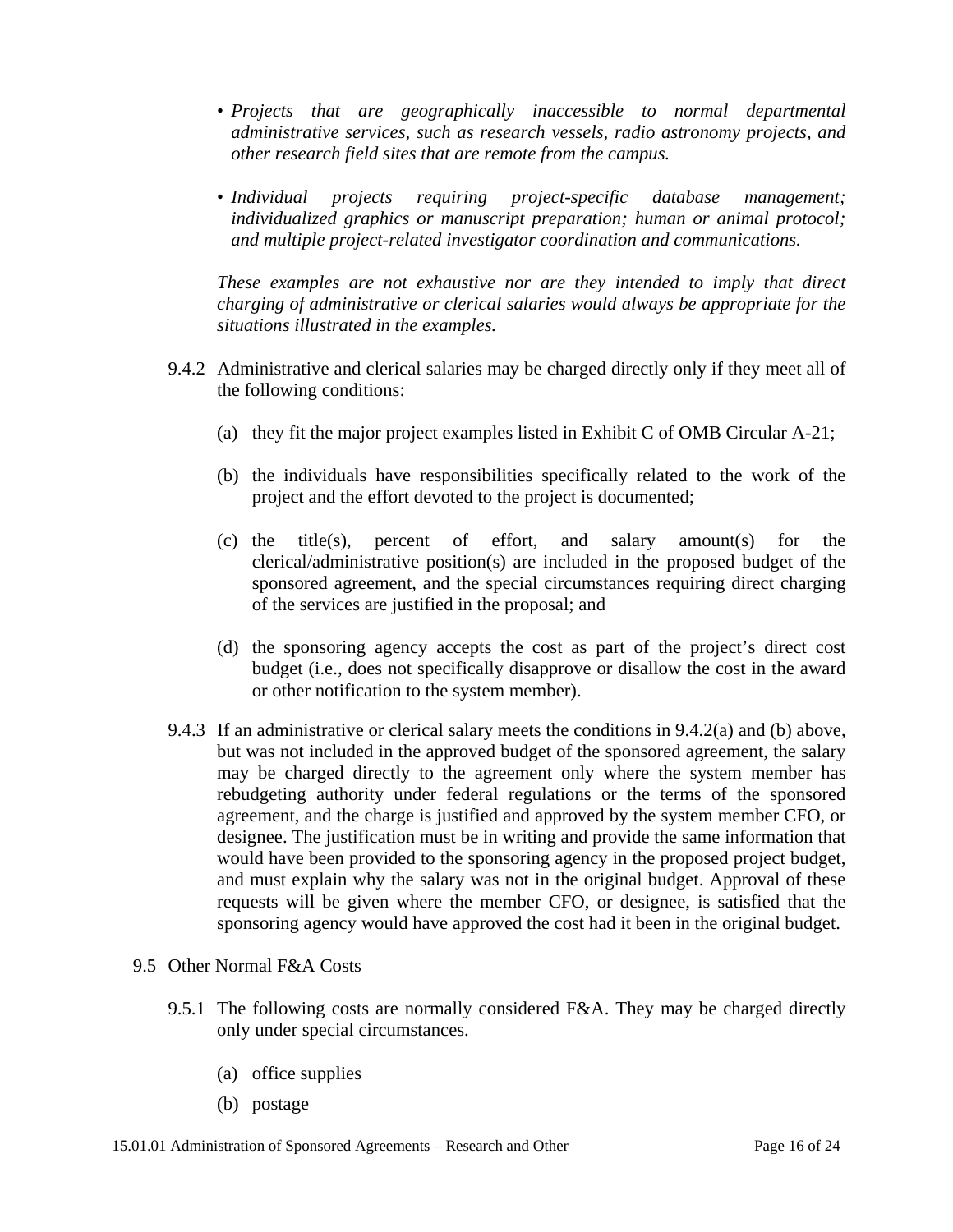- (c) local telephone costs
- (d) memberships

Examples of special circumstances may include postage for a mass mailing required by a sponsored agreement or the local telephone costs associated with a hot-line required by a sponsored agreement. See OMB Circular  $A-21 F(6)(b)(1)$  for additional discussion of special circumstances.

- 9.5.2 Costs normally considered F&A costs may be directly charged only if they meet all of the following requirements:
	- (a) the project has a special need for the item or service that is beyond the level of services normally provided;
	- (b) the costs can be specifically identified to the work conducted under the project and are appropriately documented;
	- (c) costs are specified in the proposed budget of the sponsored agreement, and the special circumstances requiring direct charging are justified in the proposal; and
	- (d) sponsoring agency accepts the cost as part of the project's direct cost budget (i.e., does not specifically disapprove the cost in the award or other notification to the system member).
- 9.5.3 If the cost meets the conditions in 9.5.2(a) and (b) above, but was not included in the approved budget of the sponsored agreement, it may be charged directly to the agreement where the system member has rebudgeting authority under federal regulations or the terms of the sponsored agreement, and the charge is justified and approved by the system member CFO, or designee. The justification must be in writing and provide the same information that would have been provided to the sponsoring agency in the proposed budget, and must explain why the cost was not in the original budget. Approval of these requests will be given where the member CFO, or designee, is satisfied that the sponsoring agency would have approved the cost had it been in the original budget.
- 9.6 Costs that are normally treated as F&A, such as administrative and clerical salaries, may be charged directly to non-federal sponsored agreements if permitted by the sponsor's policies or otherwise agreed to by the sponsor.

#### 10. FACILITIES AND ADMINISTRATIVE COST RATES AND RECOVERIES

10.1 The System Office of Budgets and Accounting is responsible for preparation of F&A cost rate proposals for federally sponsored agreements and for conducting negotiations to establish the rate with the DHHS, the cognizant agency for the system. This responsibility applies to F&A cost proposals of all system members. Each system member will provide, when requested, assistance in proposal preparation.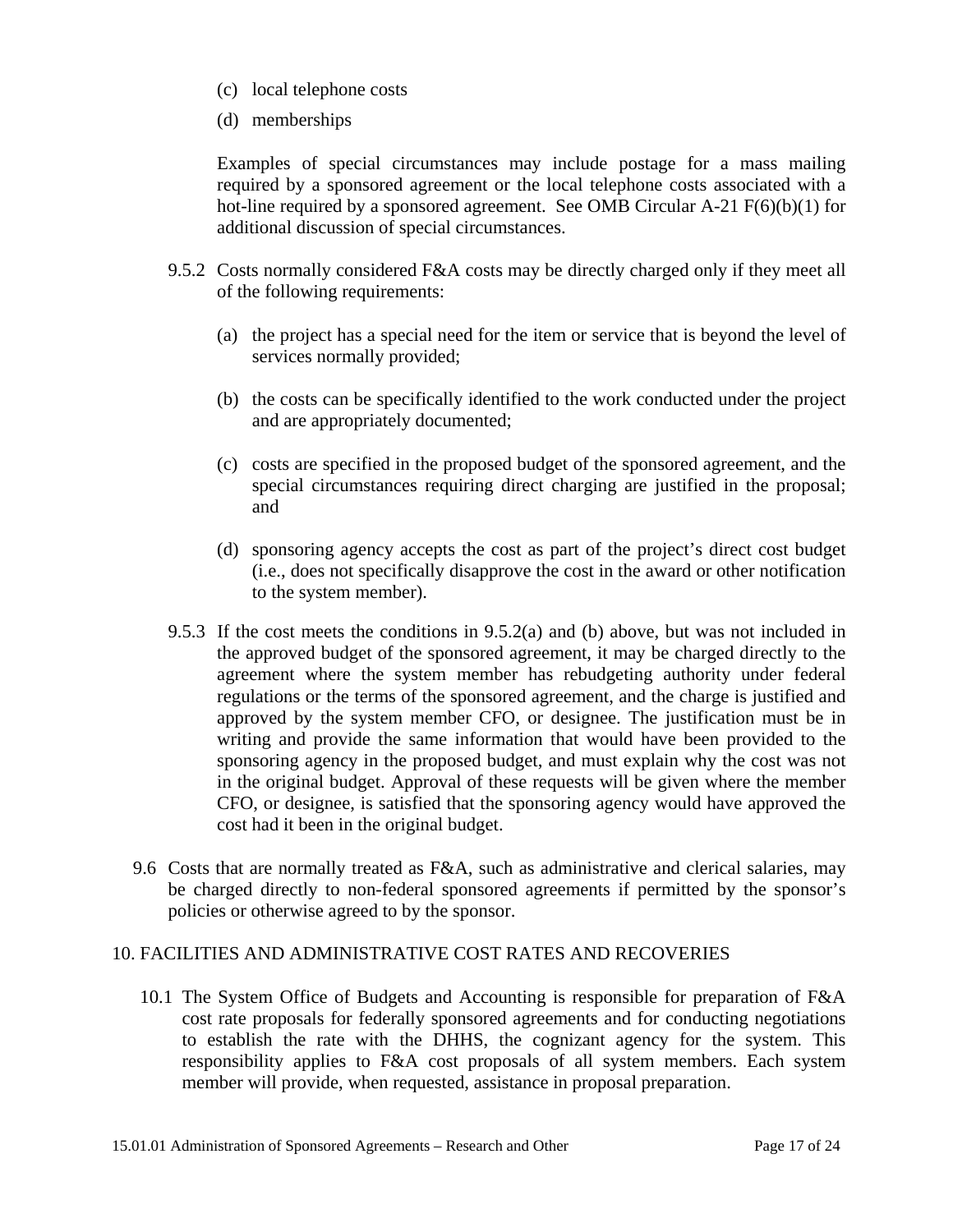- 10.1.1 The F&A cost calculation is prepared by the System Office of Budgets and Accounting for ten of the system members. The ten system members included in this rate are: System Offices, Texas A&M University, Texas A&M University at Galveston, Texas AgriLife Research, Texas AgriLife Extension Service, Texas Engineering Experiment Station, Texas Engineering Extension Service, Texas Transportation Institute, Texas Forest Service, and The Texas A&M University System Health Science Center. Also incorporated into this rate is the Texas A&M Research Foundation, which is a blended component unit of the system. All other system members are responsible for preparing their own calculations and submitting them to the System Office of Budgets and Accounting for review and submission to DHHS when requested. In all cases, the System Office of Budgets and Accounting will negotiate F&A cost rates with the DHHS.
- 10.1.2 The negotiated F&A cost rates of all system members are applicable to sponsored agreements with federal, state, local and private sponsors. The estimated fringe benefit rate is used only for budget/proposal preparation. Actual fringe benefits are charged as direct costs on sponsored agreements. (See **Related Statutes, Policies, or Requirements** section for links to current rate schedules.)
- 10.2 It is the intent of the legislature that all state agencies and institutions establish procedures to recover all F&A costs based on the rates negotiated with the DHHS. Any exceptions to the use of the negotiated rate will require a statement of explanation to be included in the internal member routing documentation indicating the benefits to the system and the state of Texas that justify cost sharing a portion of the F&A costs of a particular program by the system member, and must have CEO, or designee, approval. In other words, only the CEO, or designee, has authority to deviate from the negotiated F&A cost rate when it is in the best interest of the system member and the state of Texas.
- 10.3 The following are guidelines to be observed in establishing sponsored agreement terms for recovery of F&A costs:
	- (a) Agreements with federal agencies will provide for F&A cost recovery at the rates negotiated by the system with the DHHS, except: (a) where the F&A cost reimbursable by a federal agency on a particular project is fixed by statute or regulation, or (b) where other circumstances dictate the necessity for accepting a lesser F&A cost rate.
	- (b) Agreements with Texas state agencies and political subdivisions, at the option of the system member, except where the agreement is funded with federal flowthrough funds, may provide for cost sharing of F&A costs with full justification for such cost sharing.
	- (c) Agreements with private business organizations will provide for F&A cost recovery at the rates negotiated by the system with the DHHS unless there is suitable compensation made for the difference between the F&A recovery and the negotiated F&A rate.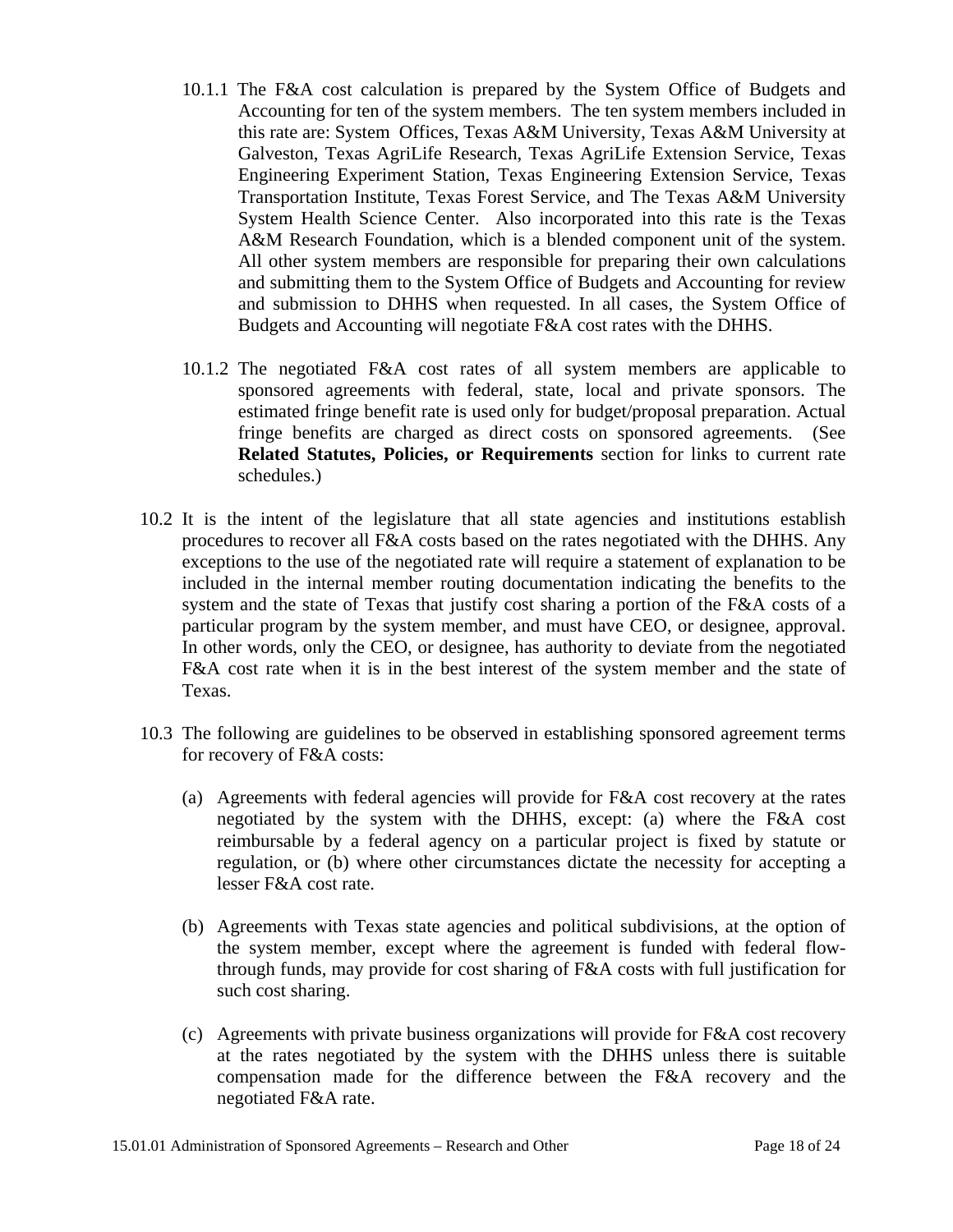(d) Agreements with private foundations will provide for F&A cost recovery at the rates negotiated by the system with the DHHS, except where precluded by regulations of the foundation.

## 11. COST SHARING

- 11.1 Cost sharing is the portion of the total project costs of any sponsored agreement that is not provided by the sponsor (i.e., not charged to the sponsored agreement account(s)). Cost sharing occurs whenever a system member is required or has volunteered to participate in either direct or F&A costs of a sponsored agreement. Cost sharing should be engaged in only when:
	- mandated by the sponsor;
	- needed to accurately reflect the level of effort required to conduct the project; or
	- necessary due to the competitive nature of the award.
- 11.2 Mandatory Committed, Voluntary Committed, and Voluntary Uncommitted Cost Sharing:
	- (a) Mandatory Committed Cost Sharing: A cost contribution explicitly required by the sponsor's policies and incorporated into the proposal as a condition of the award. These costs must be captured in the payroll and accounting records of the institution.
	- (b) Voluntary Committed Cost Sharing: A cost contribution not required by the sponsor but voluntarily offered in the proposal as a condition of the award. Cost sharing not quantified in the original proposal may subsequently be voluntarily contributed by a system member because sponsor funds are not sufficient to perform the agreed upon scope of the work. These costs must be captured in the payroll and accounting records of the institution. Examples of post-award cost sharing obligations include:
		- the sponsor does not fund the project at the level of work requested in the proposal and the full amount is needed to accomplish the scope of the work. If system resources are committed to the project, then cost sharing has occurred.
		- an overrun occurs on a sponsored agreement account. If the overrun is covered by system resources, it must be identified as cost sharing.
	- (c) Voluntary Uncommitted Cost Sharing

 Voluntary Uncommitted Cost Sharing effort is defined by the OMB as "university faculty (including senior researchers) effort that is over and above that which is committed and budgeted for a sponsored agreement," and is faculty-donated additional time above that agreed to (committed) as part of the award. These costs are excluded from the payroll and accounting records of the institution.

11.3 Criteria for Cost Sharing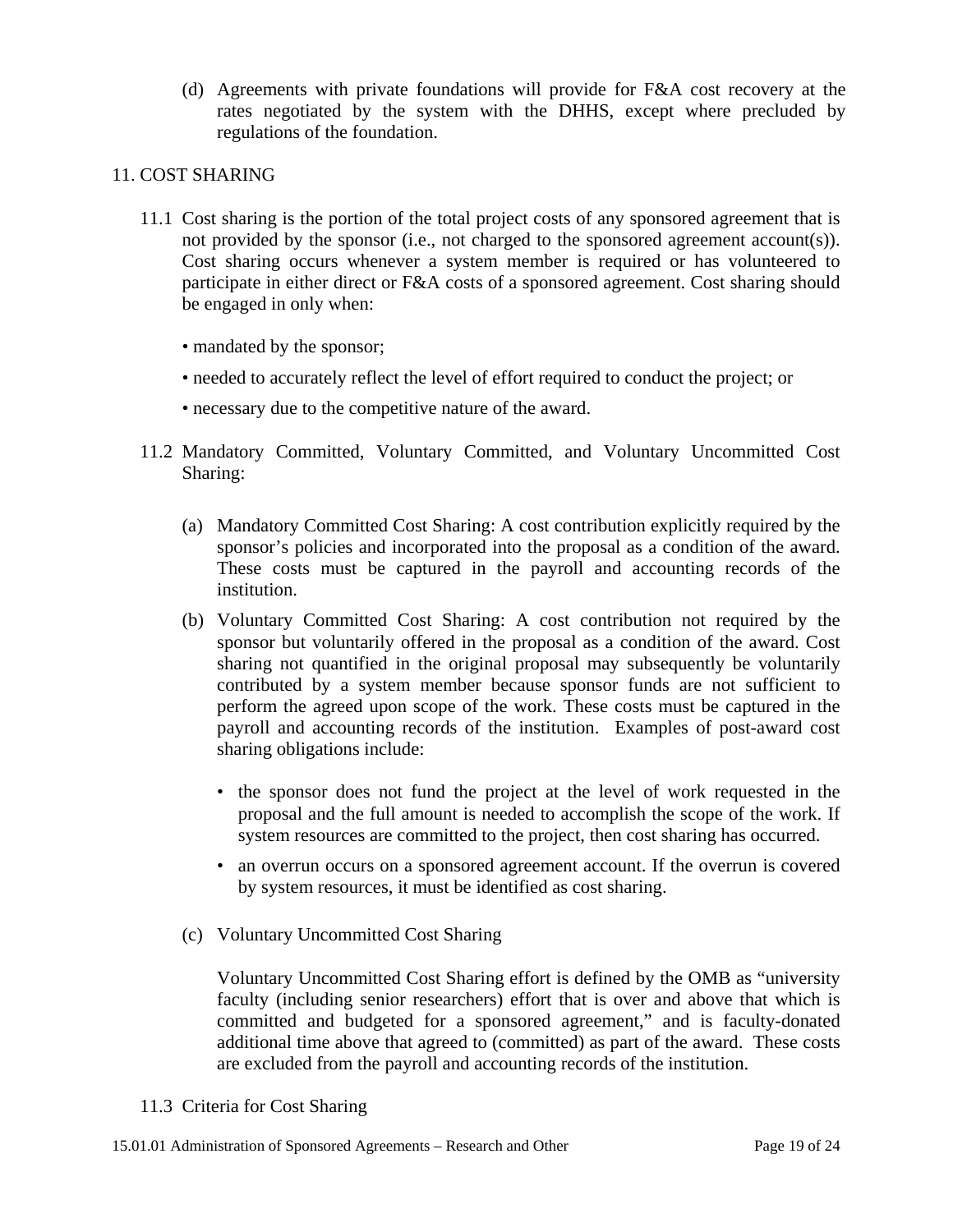To qualify as cost sharing, costs must be all of the following:

- (a) allowable and allocable under OMB Circular A-21 and the terms of the sponsored agreement;
- (b) verifiable through effort reports or other appropriate documentation;
- (c) necessary and directly related to the project objectives; and
- (d) in compliance with the provisions set forth in OMB Circular A-110 or in the terms of the sponsored agreement.

The costs must not be:

- (a) included as cost sharing for any other project; or
- (b) paid by the sponsor under another award (federal funds must not be used as cost sharing on another federal project without prior approval).
- 11.4 Allowable Forms of Cost Sharing Expenses

Costs treated as direct costs on sponsored agreements may be used to meet a cost sharing obligation. Costs included in F&A costs may not (refer to Section 11.4 (b) for cost sharing through reductions in F&A rates). The following is a partial list of allowable forms of cost sharing:

- (a) Direct expenses
	- (1) Effort of the PI and/or employees committed to sponsored agreements, including their associated benefits costs;
	- (2) Tuition, fees, and stipends related to work performed by graduate students on sponsored agreements;
	- (3) Cost of equipment purchases when the purchase of equipment is necessary for, and dedicated to, the successful completion of the project;
		- *Note: Existing equipment made available for, but not dedicated to, the performance of sponsored agreements is not considered cost sharing*
	- (4) laboratory supplies;
	- (5) travel.
- (b) F&A cost rate
	- (1) Waived or reduced F&A costs. This is the difference between the applicable negotiated F&A cost rate and the amount of F&A costs awarded by the sponsor. This amount may be used as cost sharing if approved by the sponsor (also see Section 10.2 of this regulation).
	- (2) When the direct expenses are cost shared, the associated F&A rate is automatically cost shared.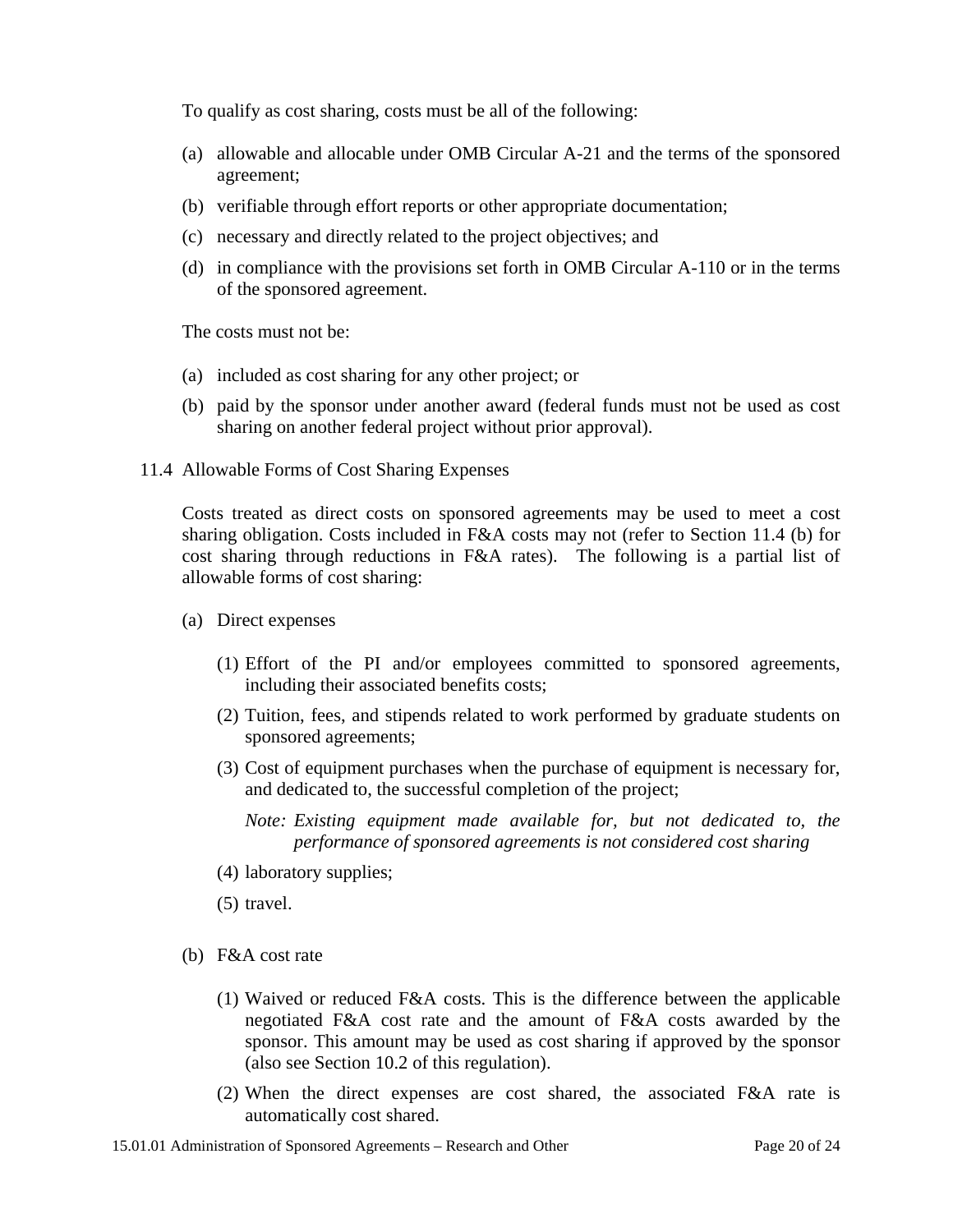- (c) Examples of expenditures which may not be used as cost sharing:
	- (1) Expenditures normally treated as F&A, such as administrative salaries and office supplies;
	- (2) Unallowable costs, such as alcoholic beverages, entertainment, etc.
- (d) If cost sharing is required or intended, it should be identified in the proposed budget.
- 11.5 Documentation
	- 11.5.1 All types of cost sharing must be documented and identifiable in the system member's accounting system, with the exception being waived F&A rates discussed in Section 11.4. These waived rates should not be documented in the system member's accounting system and can be easily calculated from the appropriate cost base when cost sharing is reported to the sponsor. If cost sharing is accepted by the sponsor as a condition of the award, accurate records must be maintained to verify that these funds have been provided through the use of system resources. Cost sharing, whether voluntary or mandatory, will be accounted for by separate accounts. Cost shared resources are mutually exclusive. That is, in no instance may the same dollars be used as cost share for more than one grant. The costs charged to those accounts will be documented in the same way as costs charged to sponsored agreements. For example, if the cost sharing is in the form of a salary contribution, the contribution will be documented by the time and effort certification system. If the contribution is in the form of travel costs, the costs will be documented in the same form as costs to travel (i.e., airline and hotel receipts). An alternative approach may be used if the alternate method adequately documents the costs, subject to approval by the System Office of Budgets and Accounting.
	- 11.5.2 Cost sharing records are also used in calculating F&A cost rates. Excessive or unnecessary cost sharing can have the effect of reducing the F&A cost rate.
- 11.6 Responsibilities of System Members for Cost Sharing

Voluntary cost sharing is strongly discouraged (i.e., unless deemed necessary due to the competitive nature for a specific award), as these arrangements involve unique accounting procedures and require funding resources from the system and its members. Cost sharing arrangements also necessitate increased monitoring to ensure compliance. It is the responsibility of the CEO, or designee, to keep voluntary cost sharing to a minimum; to ensure that cost sharing is documented and readily identifiable in the accounting system; to set procedures for when prior approval must be given for cost sharing; and to set procedures for determining when a cost sharing obligation has occurred so that it will be properly documented.

#### 12. OWNERSHIP OF PROGRAM RESULTS AND DATA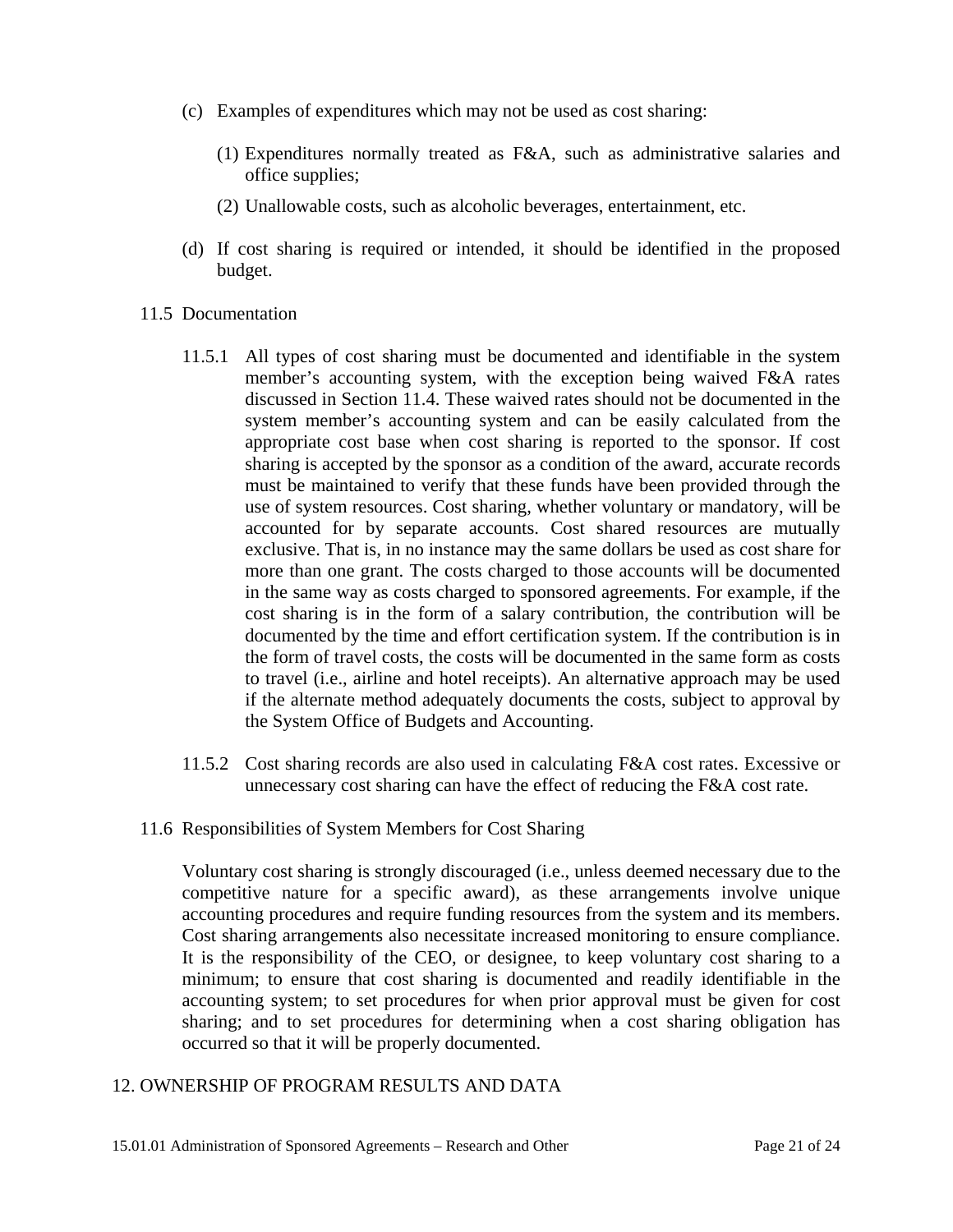The policy governing administration of patents, including payment of royalties is System Policy *17.01, Intellectual Property Management and Commercialization*.

#### 13. EQUIPMENT

Management of equipment funded or furnished by sponsors is subject to the rules and regulations of the sponsor or terms of the agreement under which funds for equipment are acquired. All equipment acquired in connection with sponsored agreements, except those acquired by the Research Foundation, will be managed in accordance with System Regulation *21.99.05, Fixed Asset Management.* Equipment acquired by the Research Foundation will be managed according to the Research Foundation's internal policies.

#### 14. STATE REVIEW OF FEDERAL GRANT AND LOAN ASSISTANCE APPLICATIONS

State and federal requirements for processing of certain federal grant and loan assistance applications are presented in System Regulation *15.99.04, State Review of Federal Grants and Loans*.

# **Related Statutes, Policies, or Requirements**

OMB Circular No. A-21, *[Cost Principles for Educational Institutions](http://www.whitehouse.gov/omb/circulars/a021/a21_2004.html)*

OMB Circular No. A-110, *[Uniform Administrative Requirements for Grants and Agreements](http://www.whitehouse.gov/omb/circulars/a110/a110.html) [With Institutions of Higher Education, Hospitals, and Other Non-Profit Organizations](http://www.whitehouse.gov/omb/circulars/a110/a110.html)*

OMB Circular No. A-133, *[Audits of States, Local Governments, and Non-Profit Organizations](http://www.whitehouse.gov/omb/circulars/a133/a133.html)*

*[Federal Acquisition Regulation](http://www.gsa.gov/Portal/gsa/ep/contentView.do?P=MVP&contentId=12999&contentType=GSA_BASIC&targetUrl=http%253A%252F%252Fwww.arnet.gov%252Ffar%252F)*

System Policy *[10.01, Internal Auditing](http://www.tamus.edu/offices/policy/policies/pdf/10-01.pdf)*

System Policy *[17.01, Intellectual Property Management and Commercialization](http://www.tamus.edu/offices/policy/policies/pdf/17-01.pdf)*

System Policy *[25.07, Contract Administration](http://www.tamus.edu/offices/policy/policies/pdf/25-07.pdf)*

System Regulation *[15.99.04, State Review of Federal Grants and Loans](http://www.tamus.edu/offices/policy/policies/pdf/15-99-04.pdf)*

System Regulation *[21.99.05, Fixed Asset Management](http://www.tamus.edu/offices/policy/policies/pdf/21-99-05.pdf)* 

System Regulation *[33.99.10, Personnel Employed on Contracts with Texas A&M Research](http://www.tamus.edu/offices/policy/policies/pdf/33-99-10.pdf)  [Foundation](http://www.tamus.edu/offices/policy/policies/pdf/33-99-10.pdf)*

[The Texas A&M University System Facilities and Administrative \(F&A\) Cost Rates](http://www.tamus.edu/offices/budgets-acct/documents/IDCfy2008.pdf)

[The Texas A&M University System Fringe Benefit Rates](http://www.tamus.edu/offices/budgets-acct/acct/IDC/fringe-benefits.htm)

15.01.01 Administration of Sponsored Agreements – Research and Other Page 22 of 24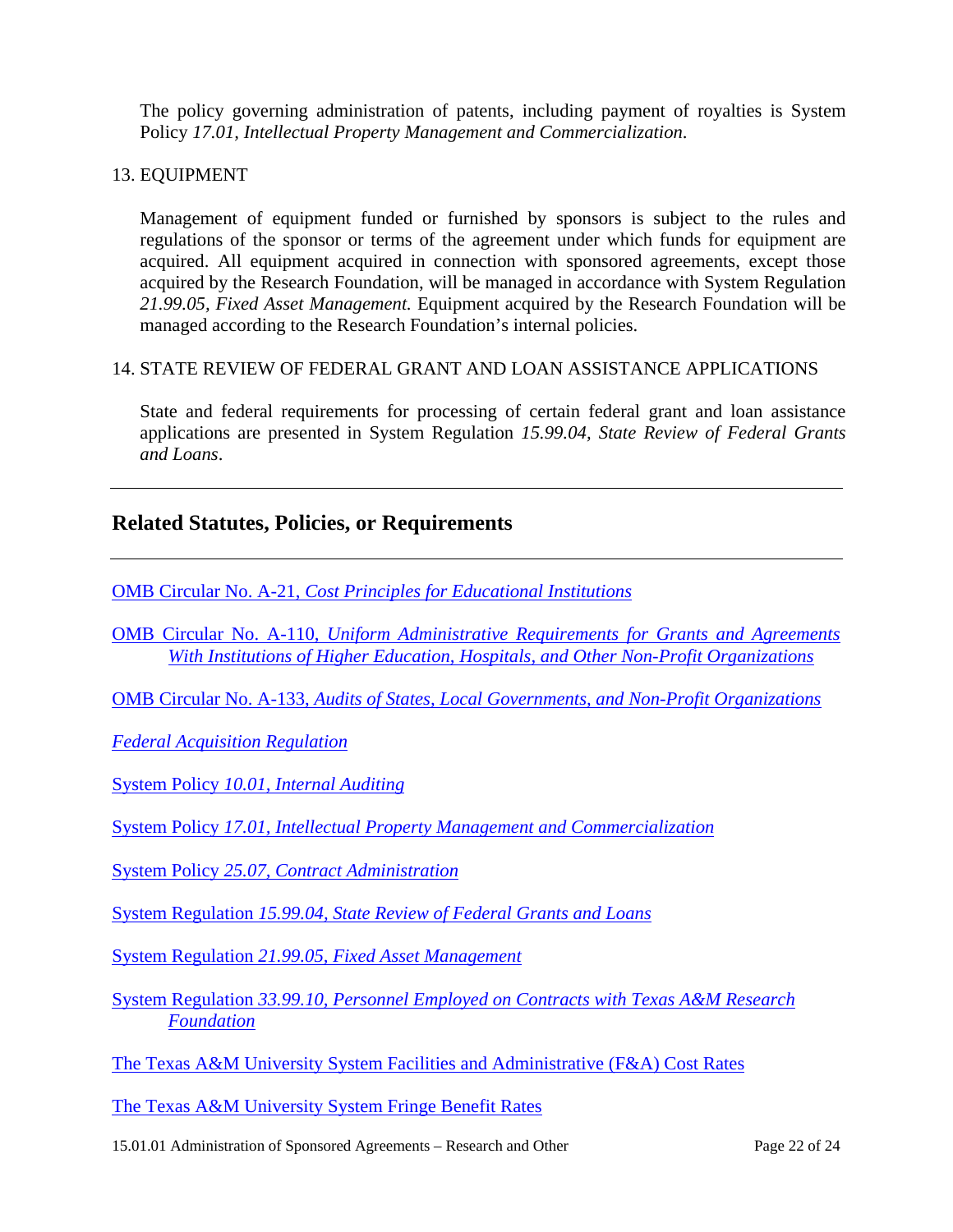*[An Explanation of Effort Classifications for Subsidiary Ledger Accounts and Support Accounts](http://www.tamus.edu/offices/budgets-acct/documents/Definition_of_Effort_Codes.pdf)  [within TAMUS As Interpreted from OMB Circular A-21](http://www.tamus.edu/offices/budgets-acct/documents/Definition_of_Effort_Codes.pdf)*

# **Definitions**

See Section 2 of this regulation for an exhaustive list of definitions on sponsored agreements, specifically including definitions of the following terms: Sponsored Agreements, Instruction, Sponsored Instruction and Training, Departmental Research, Research, Organized Research, Sponsored Research, University Research, Other Sponsored Activities, Other Institutional Activities, Contracts, Cost Reimbursement Contract, Cost-Plus-A-Fee Contract, Fixed Price Contract, Fixed Price Contract with Price Revision, Grants, Project Grant, Consortium Grant, Demonstration Grant, Formula Grant, Grant-In-Aid, Step-Funded Grant, and Cooperative Agreement.

Cost sharing or Matching – project costs not borne by the sponsor. Cost sharing funds may come from an outside source in the form of cash contributions, volunteer services, or donated property; from the entity's own funds; or from shared resources or facilities. If the award is federal, only acceptable non-federal costs qualify as cost sharing.

Designated Individual – a supervisor or other designee (e.g., PI) who is deemed to have knowledge of the work performed by the individual on a sponsored project or projects.

Direct costs – those costs that can be identified specifically with a particular sponsored project, or that can be directly assigned to such activity relatively easily with a high degree of accuracy.

Effort – the amount of time spent on any activity expressed as a percentage of total institutional activities for which an individual is compensated by a system member.

Effort Certification – a method of confirming that the effort supported or paid by the funding source has been performed, and effort expended in support of a project (but not paid by the funding source) has been performed.

Facilities and Administrative (F&A) costs or Indirect costs – resources earned by an institution as a result of conducting sponsored projects. F&A cost rates are negotiated with the federal government and are applied to sponsored project direct expenditures to compensate an institution for indirect or overhead costs such as the use of its facilities and administrative services provided to the projects. F&A recoveries represent unrestricted resources (from an accounting classification standpoint) when received by the institution.

Individual, as it relates to time and effort – anyone who is compensated for effort and/or committed effort on a sponsored project.

Institutional Base Salary or IBS – the total guaranteed annual compensation an Individual receives from a system member whether the individual's time is spent on research, teaching, patient care or other activities.